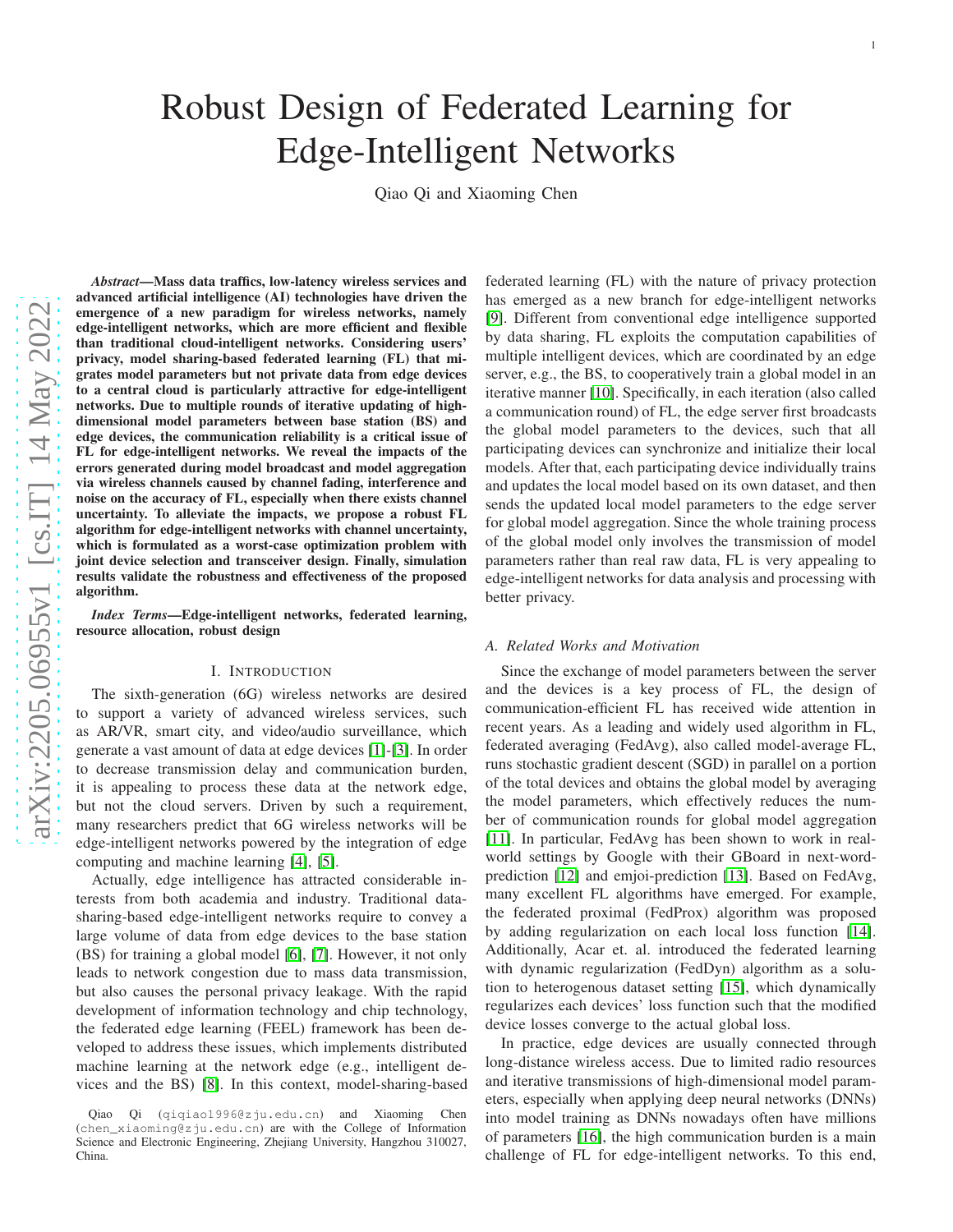some prior works attempted to solve it in various aspects. From the perspective of machine learning, it is usual to reduce the communication load by decreasing the number of participating devices or compressing the model parameters via quantization and sparsification. For example, the authors in [\[17\]](#page-12-3) proposed a joint learning and communication framework for FL by resource allocation and device selection with the goal of minimizing an FL loss function. In [\[18\]](#page-12-4), an universal vector quantization scheme for FL was put forward to effectively reduce the communication-latency. These methods from the aspect of machine learning regard wireless channels as a set of independent error-free bit-limited links between the devices and the server. In fact, the transmission of model parameters over wireless channels are inevitably affected by channel fading, interference, and noise. As a result, the performance of FL is unsatisfactory. Thus, it is necessary to develop novel transmission schemes to achieve communication-efficient FL.

During the transmission of model parameters in FL, cochannel interference has a great impact. To avoid the interference and achieve accurate model aggregation, a common way is to adopt an orthogonal multiple access (OMA) scheme, i.e., allocating an orthogonal resource block to each participating device for uploading its local model parameters [\[19\]](#page-12-5)-[\[21\]](#page-12-6). In [\[19\]](#page-12-5), the authors studied a probabilistic scheduling framework of FL based on orthogonal frequency-division multiple access (OFDMA). Besides, energy-efficient radio resource allocation algorithms for FL over wireless fading channels supported by OMA schemes were proposed in [\[20\]](#page-12-7) and [\[21\]](#page-12-6). Yet, such approaches substantially restrict the number of accessible devices that participate in FL under limited spectrum resources. In particular, it causes a high transmission latency and a low spectrum efficiency when the number of participating devices for FL is large, and thus is no longer applicable for edgeintelligent networks with a massive number of devices. In this context, a promising solution called *over-the-air computation* (AirComp) has been proposed and raised wide interests [\[22\]](#page-12-8), [\[23\]](#page-12-9), which exploits the superposition property of wireless multiple access channels (MACs) to compute a class of *nomographic functions* of distributed data from devices via concurrent transmission [\[24\]](#page-12-10). Fortunately, the averaging method for global model aggregation in the FedAvg algorithm falls into the category of nomographic functions. Hence, it is possible to effectively enhance the learning performance by applying AirComp into model-average FL for fast model aggregation and accurate learning performance. For example, the authors in [\[25\]](#page-12-11) developed a convergent over-the-air FL algorithm by introducing a time-varying precoding and scaling scheme. In [\[26\]](#page-12-12), a novel digital over-the-air aggregation scheme was proposed to alleviate the effects of wireless channel hostilities on the convergence rate of FL.

To achieve accurate model aggregation based on AirComp over fading channels, the devices need to have channel state information (CSI) to carry out channel pre-equalization. Yet, inaccurate channel estimation and hardware impairment at the devices may cause imperfect equalization, and thereby distort the aggregated model. Some works have taken into consideration the aggregation error via uplink and designed efficient schemes to improve the system performance. For example, the authors in [\[27\]](#page-12-13) derived the trade-off between communication and learning, and proposed a broadband analog aggregation scheme for FL to reduce the communicationlatency. In [\[28\]](#page-12-14), a resource allocation scheme for AirCompbased on-device distributed FL system was proposed to reduce the aggregation error and improve the learning performance when the edge server was equipped with multiple antennas. In [\[29\]](#page-12-15), the authors proposed a novel AirComp-based FL system to achieve fast and reliable model aggregation by utilizing the intelligent reflecting surface to compensate for the magnitude reduction and misalignment of AirComp. However, most of exiting works for Aircomp-based FL mainly focus on the effect of parameter transmission via uplink while overlooking the impact of downlink parameters transmission for model broadcast. In fact, due to imperfect channel estimation, feedback quantization, or delay in signal acquisition on fading channels, the received model parameters at the devices may not be perfectly recovered. Such model distortion caused by unfavourable wireless transmission leads to performance degradation in terms of convergence speed and prediction accuracy. This key observation is also noted in a recent parallel work [\[30\]](#page-12-16), which assumed an error-free parameter aggregation over uplink and focused on studying the impact of noisy downlink on the FL performance. Then, an analog downlink transmission approach was proposed and the convergence of FL for the proposed downlink approach was well studied. In order to compare related works more clearly, we list a comparison table to highlight the contribution of our work, cf. Table [I.](#page-2-0) Besides, the number of participating devices at each communication round is also a critical factor of the FL performance, which has different impacts on learning and communication. On the one hand, selecting more devices to participate in FL can collect more information from distributed devices by model aggregation, which is benefit to the convergence of global model. On the other hand, the error caused by AirComp-based model aggregation via wireless transmission increases as the number of participating devices for FL increases, which in turn results in the degradation of learning performance. Thus, it is necessary to characterize the effects of the number of participating devices and the distortion of transmitted model on the performance of FL, and then design a corresponding transmission scheme for FL in edge-intelligent networks.

### *B. Contributions*

In this paper, we consider a practical edge-intelligent network with imperfect CSI, inevitably leading to errors of both model aggregation and model broadcast in the training process of FL. To improve the performance of model-average FL via AirComp, we provide a robust transmission scheme for FL in edge-intelligent networks. The contributions of this paper are three-fold:

1) We propose a communication-efficient FL framework for edge-intelligent networks under practical but adverse conditions, where the BS as an edge sever only has partial CSI due to imperfect channel estimation or feedback. To realize fast model aggregation, AirComp technique is applied into model-average FL for effectively improving the communication efficiency over limited radio resources.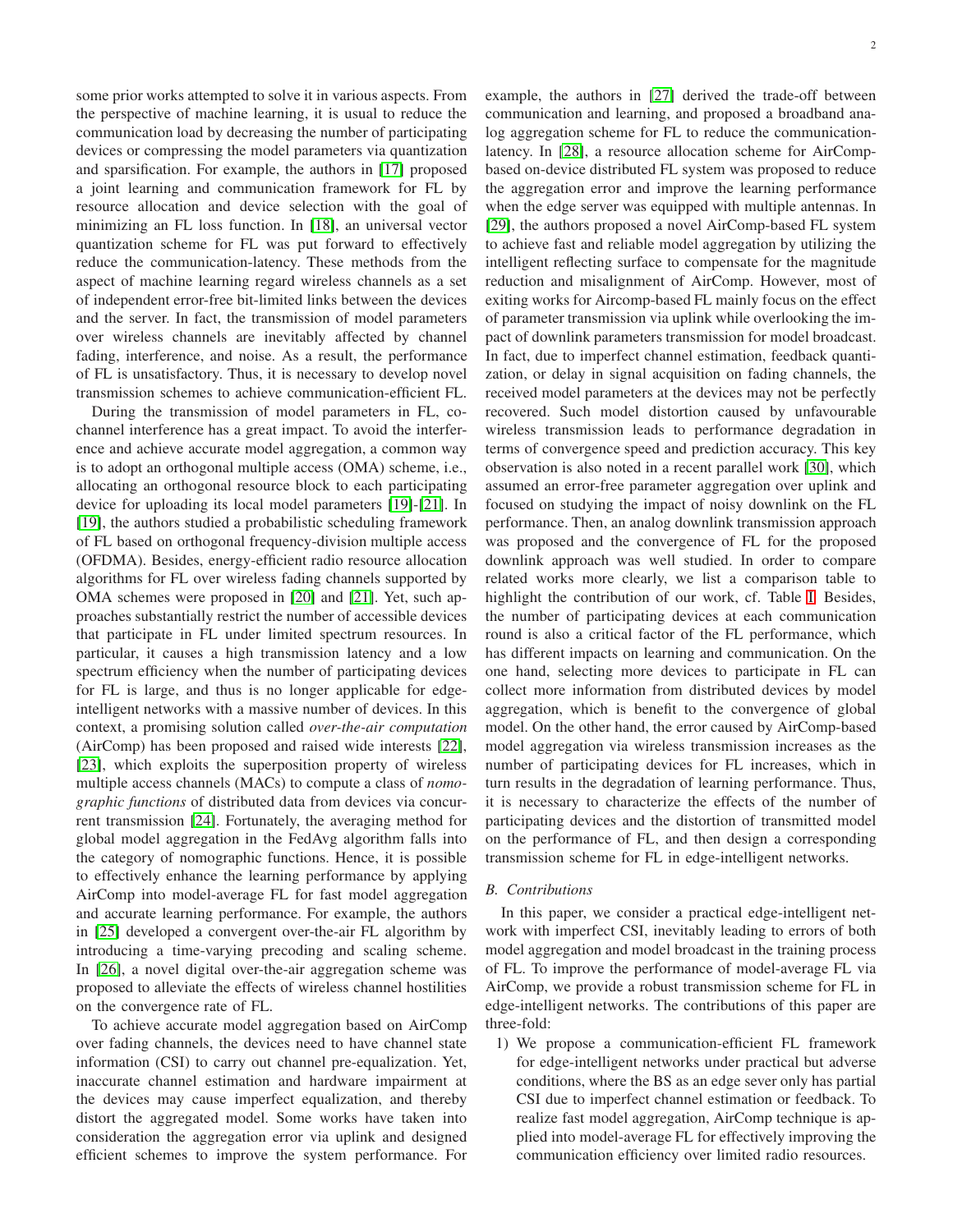<span id="page-2-0"></span>

|                | [30]                                                                                  | [28]                                                                                                                      | Our work                                                                                 |
|----------------|---------------------------------------------------------------------------------------|---------------------------------------------------------------------------------------------------------------------------|------------------------------------------------------------------------------------------|
| FL Model       | Gradient-average FL                                                                   | Model-average FL                                                                                                          | Model-average FL                                                                         |
| Uplink Error   | No                                                                                    | Yes.                                                                                                                      | Yes                                                                                      |
| Downlink Error | Yes                                                                                   | No.                                                                                                                       | Yes                                                                                      |
| CSI            | Perfect                                                                               | Perfect                                                                                                                   | Imperfect                                                                                |
| Transceiver    | Downlink: zero-forcing receiver<br>at the device                                      | Uplink: receiver at the BS based on<br>the optimization problem with a<br>given zero-forcing transmitter at the<br>device | Uplink/Downlink: adaptive<br>transceivers based on the<br>optimization problem           |
| Objective      | Analyzing the convergence of<br>FL for the proposed downlink<br>transmission approach | Improving the FL performance by<br>optimizing device selection and the<br>receiver at the BS                              | Improving the FL performance<br>by optimizing device selection<br>and transceiver design |

- 2) We study the distortion in the received models at both the BS and the devices caused by wireless transmission and reveal the impacts of the errors of model parameter transmission and the number of participating devices on the performance of FL. Specifically, the combination of the broadcast error over the downlink and the aggregation error over the uplink may lead to a notable degradation of learning performance, while the convergence of training can be accelerated with more involved devices.
- 3) We provide a robust transmission scheme with joint device selection and transceiver design to improve the performance of FL. This design is formulated as a computationally difficult combinatorial optimization problem, which maximizes the number of selected devices while satisfying the MSE requirements of model broadcast via downlink and model aggregation via uplink, respectively. Then, an effective algorithm is proposed to solve such a complicated nonconvex problem and obtain a feasible sub-optimal solution.

#### *C. Organization and Notations*

The rest of this paper is organized as follows: Section II gives a concise introduction of a practical FL framework for edge-intelligent networks. Section III focuses on the robust design of a communication-efficient transmission scheme for FL. Section IV presents extensive simulation results to validate the effectiveness and robustness of the proposed scheme. Finally, Section V summarizes the paper.

*Notations*: We use bold upper (lower) letters to denote matrices (column vectors),  $(\cdot)^H$  to denote conjugate transpose,  $\|\cdot\|_0$  to denote the  $\ell_0$ -norm of a vector,  $\|\cdot\|_1$  to denote the  $\ell_1$ -norm of a vector,  $\|\cdot\|$  to denote the  $\ell_2$ -norm of a vector, |·| to denote the absolute value of a scalar or the size of a set,  $\text{Re}\{\cdot\}$  to denote the real parts of matrices,  $\mathbb{C}^{M\times N}$  to denote the set of M-by-N dimensional complex matrix,  $\mathbb{R}^{m \times n}$  to denote the set of m-by-n dimensional real matrix,  $\mathbb{E}\{\cdot\}$  to denote expectation, and  $CN(\mu, \sigma^2)$  to denote the circularly symmetric complex Gaussian (CSCG) distribution with mean  $\mu$  and variance  $\sigma^2$ .



<span id="page-2-2"></span>Fig. 1. A model of an edge-intelligent network.

#### II. SYSTEM MODEL

Consider a single-cell edge-intelligent network operated in the time division duplex (TDD) mode<sup>[1](#page-2-1)</sup>, cf. Fig. [1,](#page-2-2) which consists of a BS equipped with  $N$  antennas serving as an edge server, and  $K$  single-antenna intelligent devices. A computation model for data analysis and processing at the BS is trained with the aid of intelligent devices based on FL.

#### *A. FL Model*

For FL, a shared learning process with a global model q is trained cooperatively by multiple selected intelligent devices. Each selected device  $k \in \mathcal{K} = \{1, 2, ..., K\}$  has its own local dataset  $\mathcal{D}_k$  with labeled data samples  $\{(\mathbf{g}_i, l_i)\}\in \mathcal{D}_k$ , where  $(g_i, l_i)$  denotes the input-output data pair consisting of training vector sample  $g_i$  and its ground-truth label  $l_i$ . The sample-wise loss function is defined as  $f_i(\mathbf{q}; \mathbf{g}_i, l_i)$  for sample  $i$ . Then, the global loss function on all distributed datasets can be expressed as

<span id="page-2-3"></span>
$$
\mathcal{F}\left(\mathbf{q}\right) = \frac{1}{\left|D_{\text{total}}\right|} \sum_{j \in D_{\text{total}}} f_j\left(\mathbf{q}; \mathbf{g}_j, l_j\right),\tag{1}
$$

where  $D_{\text{total}} = \{D_1, D_2, \cdots, D_K\}$ , and  $|D_{\text{total}}|$  is the size of dataset  $D_{total}$ . The learning target is to optimize the model q by minimizing the global loss function  $\mathcal{F}(\mathbf{q})$ , i.e.,

$$
\mathbf{q}^* = \arg\min \mathcal{F}(\mathbf{q}).\tag{2}
$$

<span id="page-2-1"></span><sup>1</sup>The proposed scheme can be directly extended to the multiple-cell scenario by taking into account inter-cell interference.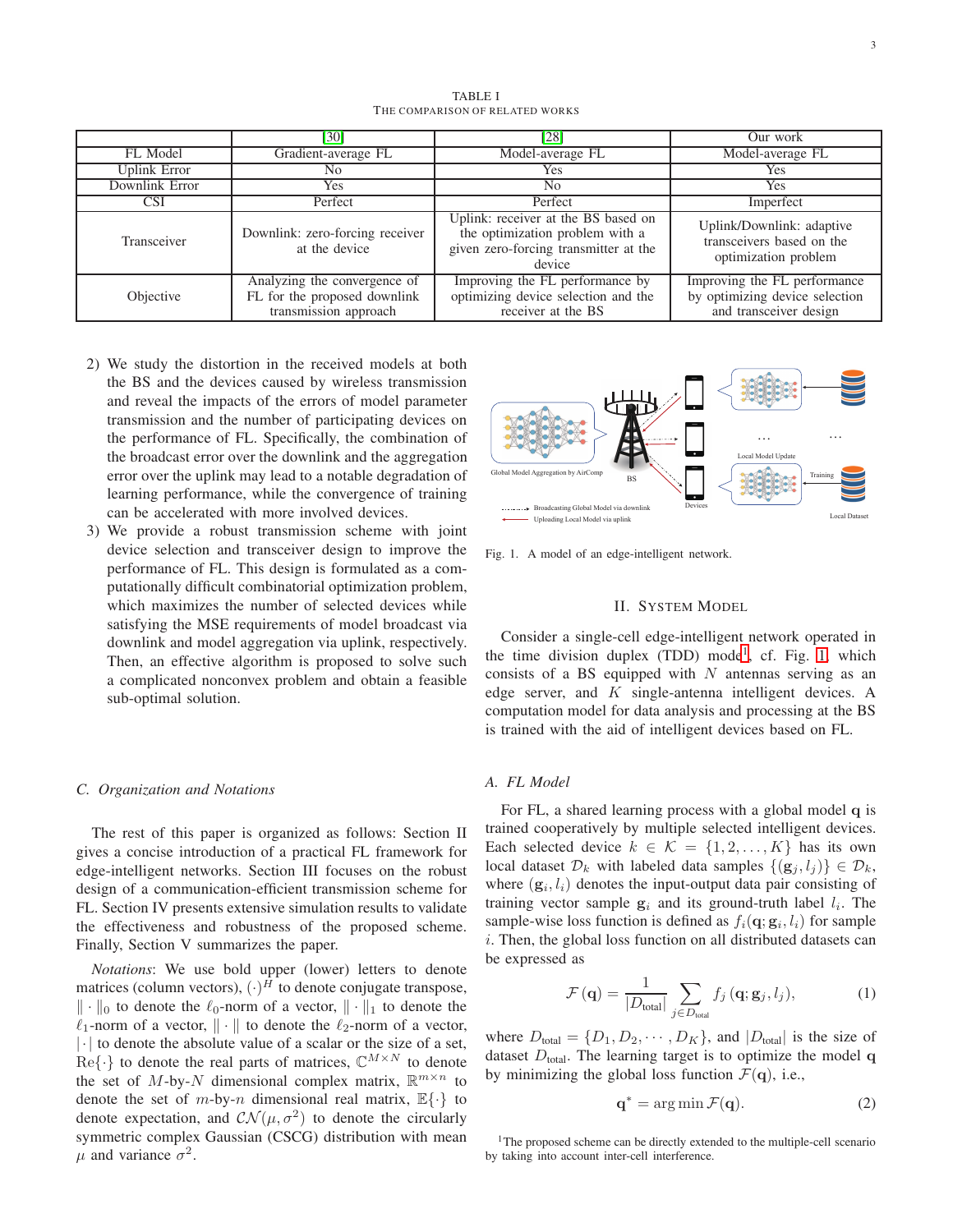<span id="page-3-0"></span>Algorithm 1 : Model-average FL algorithm for edgeintelligent networks.

- 1: **Initialize** global model  $q^{[0]}$ , communication round index  $t=1;$
- 2: repeat
- 3: The BS determines the participating devices set  $S_t \in \mathcal{K}$ ;
- 4: The BS broadcasts the current global model  $q^{[t-1]}$  to the participating devices via downlink.
- 5: Based on the received model  $\mathbf{q}_i^{[t]} = \mathbf{q}^{[t-1]} + \Delta \mathbf{q}_i^{[t]}$ , each device  $i \in S_t$  performs a SGD algorithm to update the local model with its own dataset  $D_i$ .
- 6: Participating devices upload their updated local models  $q_i^{[t]}$  to the BS via uplink;
- $q_i$  to the BS via uplink,<br>7: The BS updates the global model as  $q^{[t]}$  =  $\frac{1}{\sum}$  $\frac{1}{\sum\limits_{i\in S_t}\left|D_i\right|}\sum\limits_{i\in\mathcal{S}}$  $\sum_{i\in {\cal S}_t } |D_i|{\bf q}_i^{[t]} + \Delta {\bf q}^{[t]};$

$$
8: \t t = t + 1;
$$

9: until Global model convergence

The model-averaging FL algorithm is commonly employed to find the optimal model  $q^*$  in an iterative manner, which obtains the global model q by averaging the local models  $q_k$  without the need of sharing datasets among the intelligent devices. Due to the transmission of model parameters between the BS and the devices via wireless links, received model parameters may be distorted. For example, imperfect channel estimation, feedback quantization, or delay in signal acquisition on fading channels may lead to imperfect recovery of model parameters at the BS and at the devices. In general, the distortion of the received model at the devices and the BS in the t-th iteration can be modeled as

$$
\text{Devices:} \qquad \mathbf{q}_i^{[t]} = \mathbf{q}^{[t-1]} + \Delta \mathbf{q}_i^{[t]}, i \in \mathcal{S}_t,\tag{3a}
$$

BS: 
$$
\mathbf{q}^{[t]} = \frac{1}{\sum\limits_{i \in \mathcal{S}_t} |D_i|} \sum\limits_{i \in \mathcal{S}_t} |D_i| \mathbf{q}_i^{[t]} + \Delta \mathbf{q}^{[t]}, \text{ (3b)}
$$

where  $S_t$  is the selected device set in the t-th iteration,  $\Delta \mathbf{q}_i^{[t]}$ and  $\Delta \mathbf{q}^{[t]}$  are the broadcast error at the *i*-th device and the aggregation error at the BS in the t-th iteration, respectively. In summary, the model-average FL algorithm is described as Algorithm [1.](#page-3-0) Note that for step 4 of Algorithm [1,](#page-3-0) a single-step SGD method updates the local model, which is given by

<span id="page-3-1"></span>
$$
\mathbf{q}_{i}^{[t]} = \mathbf{q}_{i}^{[t-1]} - \eta_{i} \nabla \mathcal{F}_{i} \left( \mathbf{q}_{i}^{[t-1]} \right), \qquad (4)
$$

where  $\eta_i$  is the learning step size and  $\nabla \mathcal{F}_i\left(\mathbf{q}_i^{[t-1]}\right)$  is the gradient of  $\mathcal{F}_i\left(\mathbf{q}_i^{[t-1]}\right)$  at the point  $\mathbf{q}_i^{[t-1]}$ . Then, the updated local model  $\mathbf{q}_i^{[t]}$  can be obtained until convergence by  $\tau$ -step  $(\tau \geq 1)$  SGD repeating the updating rule in [\(4\)](#page-3-1).

In the following, we train a convolutional neural network (CNN) on the commonly used MNIST dataset with the modelaverage FL to show the impacts of the number of selected devices, model aggregation error, and model broadcast error on the prediction accuracy. The detailed experiment setup is presented in Section IV. To simulate the model distortion caused by model aggregation and broadcast errors, we add Gaussian noise to the received models at the BS and the devices, respectively. It is seen from Fig. [2](#page-3-2) that the performance gap between Benchmark (ideal situation without aggregation error and broadcast error) and the case without aggregation error is negligible. This is because broadcast error is applied to the initial local model, but the device can adjust its neural network to achieve a good training performance. However, if aggregation error exists, the effect of broadcast error aggravates the performance deterioration. Thus, it is necessary to consider both aggregation error and broadcast error in the design of FL. Moreover, it is found that the number of selected devices is also a critical factor on the prediction accuracy of FL [\[9\]](#page-11-7), [\[10\]](#page-11-8), [\[17\]](#page-12-3). Note that the errors are mainly caused by channel fading and additive noise during model aggregation and broadcast over wireless channels. Motivated by these observations, we propose to jointly conduct device selection and transceiver design to enhance the FL performance by maximizing the number of devices participating in FL while guaranteeing aggregation error and broadcast error to be within a certain range.



<span id="page-3-2"></span>Fig. 2. The test accuracy of FL versus communication rounds under different error situation with all devices, where  $\gamma_D$  and  $\gamma_B$  are the MSE at the devices and at the BS.

# *B. Transmission Model*

As mentioned above, model broadcast and model aggregation are both implemented by parameter transmission over wireless channels. Referring to prior works on resource allocation for wireless FL, we apply the similar assumptions to facilitate analysis. First, we assume Rayleigh block flatfading channels, where the channel coefficients remain constant within a communication block, but independently fade over successive blocks. Due to limited data storage and computing capability of intelligent devices, the dimension of model parameters  $d$  is set to ensure that the entire model parameters can be transmitted within a communication block. Moreover, it is assumed that the transmitted model parameters  $\mathbf{q} \in \mathbb{R}^{d \times 1}$ and  $\mathbf{q}_i \in \mathbb{R}^{d \times 1}$ ,  $i \in \mathcal{K}$  are independent and normalized to have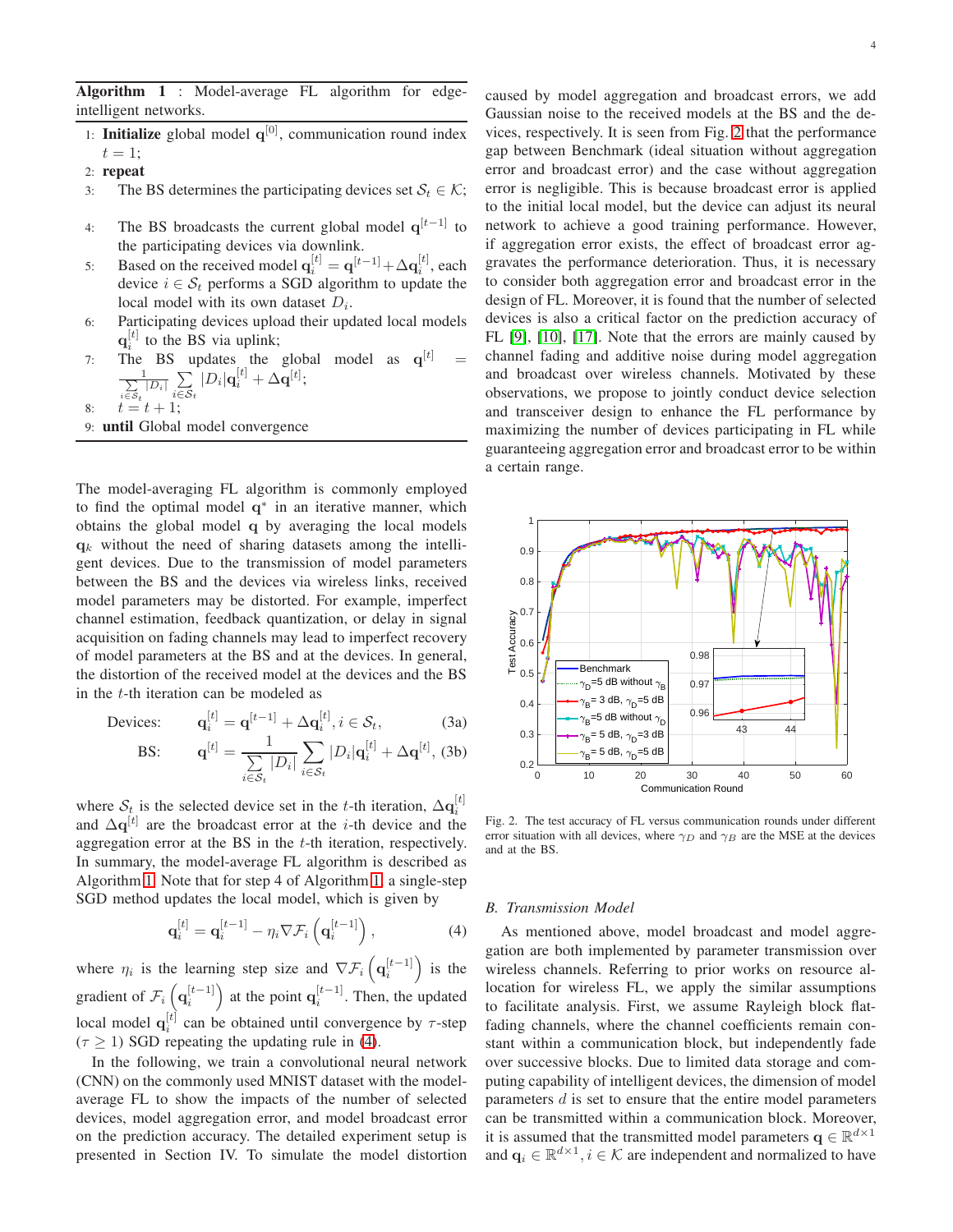zero mean and unit variance [\[28\]](#page-12-14), [\[29\]](#page-12-15), i.e.,  $\mathbb{E}\left[\mathbf{q}\mathbf{q}^{\mathrm{H}}\right] = \mathbf{I}_d$ and  $\mathbb{E} [\mathbf{q}_i \mathbf{q}_i^{\text{H}}] = \mathbf{I}_d$ . To simplify the notation, we will drop the communication round index  $t$  and discuss a typical entry of the transmitted vector signal, which is denoted by  $q$  at the BS for downlink and  $q_i$  at the *i*-th device for uplink in the following.

*1) Model broadcast via downlink:* In the stage of model broadcast, the BS broadcasts the transmit signal  $x_{BS}$  constructed based on the global model parameters over the downlink channels as follows

$$
\mathbf{x}_{BS} = \mathbf{w}q,\tag{5}
$$

where  $w$  is an  $N$ -dimensional transmit beam. Then, the received signal at the k-th device can be expressed as

$$
y_k = \mathbf{h}_k^H \mathbf{x}_{BS} + n_k,\tag{6}
$$

where  $h_k$  denotes the channel vector from the k-th device to the BS, and  $n_k$  is additive white Gaussian noise (AWGN) with variance  $\sigma_0^2$ . Therefore, the mean-square error (MSE) measuring the model distortion at the  $k$ -th device is given by

<span id="page-4-1"></span>
$$
\begin{array}{rcl}\n\mathbf{MSE}_{k}^{\text{Device}} & = & \mathbb{E}\left\{ \left(v_{k}y_{k}-q\right)\left(v_{k}y_{k}-q\right)^{H}\right\} \\
& = & \left|v_{k}\mathbf{h}_{k}^{H}\mathbf{w}-1\right|^{2}+\sigma_{0}^{2}\left|v_{k}\right|^{2},\n\end{array} \tag{7}
$$

where  $v_k$  denotes the receiver scalar at the  $k$ -th device.

*2) Model aggregation via uplink:* Since the average sum for model aggregation [\(1\)](#page-2-3) belongs to the category of nomographic functions [\[24\]](#page-12-10), AirComp as a feasible solution is utilized to improve the communication efficiency for model aggregation from distributed devices. Based on the global loss function in [\(1\)](#page-2-3), let  $\phi_i(x) = |D_i|x$  and  $\varphi(x) = \frac{1}{\sum x}$  $\frac{1}{\sum\limits_{i\in S} |D_i|} x$  denote the preprocessing function at the  $i$ -th device and the post-processing function at the BS, c.f., Fig. [3,](#page-5-0) respectively. Thus, the target of aggregating local models at the BS is given by

<span id="page-4-0"></span>
$$
\tilde{q} = \frac{1}{\sum_{i \in S} |D_i|} \sum_{i \in S} |D_i| q_i,\tag{8}
$$

where  $S$  is the selected device set. To simplify the analysis and without loss of generality, we assume that all local datasets have a uniform size in the following, i.e.,  $|D_k| = D, \forall k \in \mathcal{K}$ . In this context, the target of model aggregation in [\(8\)](#page-4-0) can be reduced as

$$
\tilde{q} = \frac{1}{|\mathcal{S}|} \sum_{i \in \mathcal{S}} q_i.
$$
\n(9)

To minimize the distortion of the targeted function signal caused by channel fading and noise, it is desired to perform receive beamforming at the BS. Thus, the received signal at the BS is given by

$$
\hat{q} = \mathbf{z}^H \sum_{i \in \mathcal{S}} \mathbf{h}_i b_i q_i + \mathbf{z}^H \mathbf{n},\tag{10}
$$

where  $\bf{z}$  denotes the N-dimensional receive beam at the BS,  $b_i$  is the transmit scalar at the *i*-th device, and **n** is the AWGN vector with the distribution  $\mathcal{CN}(\mathbf{0}, \sigma_1^2 \mathbf{I})$ . Mathematically, the accuracy of model aggregation at the BS can be measured by the MSE between  $\Sigma$  $\sum_{i \in S} q_i$  and  $\hat{q}$ , which is given by

<span id="page-4-2"></span>
$$
\begin{aligned} \text{MSE}_{\text{BS}} &= \mathbb{E} \left\{ \left( \hat{q} - \sum_{i \in S} q_i \right) \left( \hat{q} - \sum_{i \in S} q_i \right)^H \right\} \quad (11) \\ &= \sum_{i \in S} \left| \mathbf{z}^H \mathbf{h}_i b_i - 1 \right|^2 + \sigma_1^2 \|\mathbf{z}\|^2, \end{aligned}
$$

Checking [\(7\)](#page-4-1) and [\(11\)](#page-4-2), the broadcast error and aggregation error are jointly affected by the number of devices participating in FL, and the transceivers at the BS and the devices, and thus determine the FL performance. Hence, it makes sense to jointly perform device selection and transceiver design according to instantaneous CSI. In edge-intelligent networks, it is only able to obtain partial CSI due to imperfect channel estimation or feedback. Thus, it is necessary to take channel uncertainty into consideration for joint device selection and transceiver design, namely robust transmission scheme design. To characterize the channel uncertainty, we adopt a commonlyused deterministic CSI model [\[32\]](#page-12-17), [\[33\]](#page-12-18). In particular, the real CSI  $h_i$  related to the *i*-th device can be modeled as

<span id="page-4-3"></span>
$$
\mathcal{H}_i \triangleq \left\{ \mathbf{h}_i = \hat{\mathbf{h}}_i + \mathbf{e}_i \mid \|\mathbf{e}_i\| \le \varepsilon_i \right\},\tag{12}
$$

where  $\hat{h}_i$  is the obtained CSI and  $e_i$  is the CSI error, whose norm is within a given radius  $\varepsilon_i$ . In what follows, we make an effort to enhance the performance of FL from the perspective of efficient communication.

#### III. ROBUST DESIGN OF TRANSMISSION SCHEME FOR FL

In this section, we aim to design a robust transmission scheme for communication-efficient FL in edge-intelligent networks.

### *A. Problem Formulation*

Inspired by the key observations that the combination of the broadcast error over the downlink and the aggregation errors over the uplink may lead to a notable degradation of learning performance, while the convergence of training can be accelerated with more involved devices, we propose to simultaneously minimize the model distortion and maximize the number of involved devices [\[28\]](#page-12-14). In particular, we propose to maximize the number of selected devices while satisfying the MSE requirements of model broadcast via downlink and model aggregation via uplink, respectively. According to the characteristic of channel uncertainty in [\(12\)](#page-4-3), we attempt to design a worst-case robust transmission scheme, which is equivalent to the following optimization problem:

$$
\max_{\mathcal{S}, v_i, b_i, \mathbf{w}, \mathbf{z}} |\mathcal{S}| \tag{13a}
$$

<span id="page-4-4"></span>
$$
\text{s.t.} \max_{\mathbf{h}_i \in \mathcal{H}_i} \sum_{i \in \mathcal{S}} \left| \mathbf{z}^H \mathbf{h}_i b_i - 1 \right|^2 + \sigma_1^2 \| \mathbf{z} \|^2 \le \gamma_B, \qquad (13b)
$$

<span id="page-4-5"></span>
$$
\max_{\mathbf{h}_i \in \mathcal{H}_i} \left| v_i \mathbf{h}_i^H \mathbf{w} - 1 \right|^2 + \sigma_0^2 |v_i|^2 \le \gamma_{D,i}, i \in \mathcal{S}, (13c)
$$

$$
b_i \le \sqrt{P_i}, i \in \mathcal{S},
$$
  

$$
\|\mathbf{w}\|^2 \le P_{\text{max}},
$$
  
(13d)  
(13e)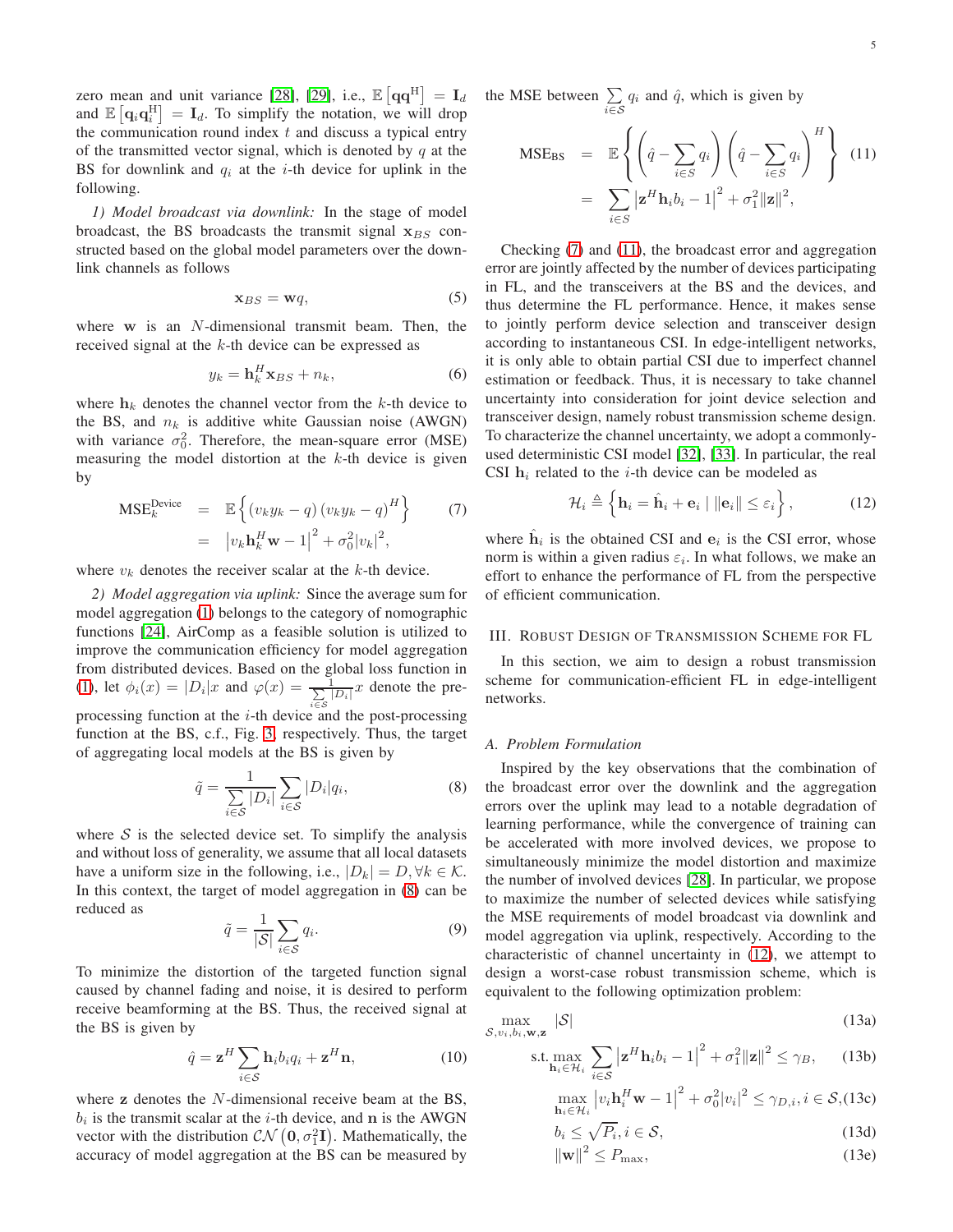

<span id="page-5-0"></span>Fig. 3. The AirComp block diagram for the model aggregation.

where  $|S|$  in the objective function [\(13a\)](#page-4-4) is the number of selected devices.  $\gamma_B$  and  $\gamma_{D,i}$  are the MSE requirements of model aggregation at the BS and model broadcast at the  $i$ -th device, respectively. [\(13d\)](#page-4-4) and [\(13e\)](#page-4-4) are the transmit power constraints at the *i*-th device with a power budget  $P_i$ and at the BS with a power budget  $P_{\text{max}}$ , respectively. It is intuitive that the mixed optimization problem [\(13\)](#page-4-5) is highly intractable due to the combinatorial objective function  $|S|$ . To solve this challenge, we introduce an auxiliary variable  $\boldsymbol{\chi} = [\chi_1, \chi_2, \dots, \chi_K]^T$  to indicate the priority of being selected for devices, which characterizes the gap between the required MSE and the achievable MSE for the k-th device. In other words, the smaller the value of  $\chi_k$ , the higher priority the k-th device to be selected. By adding  $\chi_k$  to the right hand side of the corresponding MSE constraints, the objective function of maximizing the number of selected devices is equivalent to minimizing the number of non-zero  $\chi_k$  ([\[36\]](#page-12-19), section 11.4), where  $\chi_k = 0$  represents the k-th device being selected to participate in FL. Thus, problem [\(13\)](#page-4-5) can be reformulated as the following sparsity minimization problem:

<span id="page-5-2"></span>
$$
\min_{v_k, b_k, \mathbf{w}, \mathbf{z}, \mathbf{\chi}, \rho_k, \vartheta_k} \|\mathbf{\chi}\|_0 \tag{14a}
$$

$$
\text{s.t.} \quad \max_{\|\mathbf{e}\| \le \varepsilon_k} \left| \mathbf{z}^H \left( \mathbf{\hat{h}}_k + \mathbf{e}_k \right) b_k - 1 \right|^2 \le \rho_k + \chi_k, \text{(14b)}
$$

$$
\sum_{k \in \mathcal{K}} \rho_k + \sigma_1^2 ||\mathbf{z}||^2 \le \gamma_B,
$$
\n(14c)

$$
\max_{\|\mathbf{e}\| \le \varepsilon_k} \left| v_k \left( \hat{\mathbf{h}}_k + \mathbf{e}_k \right)^H \mathbf{w} - 1 \right|^2 \le \vartheta_k, \quad (14d)
$$

$$
\vartheta_k + \sigma_0^2 |v_k|^2 \le \gamma_{D,k} + \chi_k,\tag{14e}
$$

$$
\|\mathbf{w}\|^2 \le P_{\text{max}},\tag{14f}
$$

$$
b_k \le \sqrt{P_k},\tag{14g}
$$

$$
\rho_k \ge 0,\tag{14h}
$$

$$
\vartheta_k \ge 0,\tag{14i}
$$

$$
\begin{aligned}\n x &= 0, \\
 x_k &\geq 0,\n \end{aligned}\n \tag{14j}
$$

where  $\rho_k$  and  $\vartheta_k$  are auxiliary variables for splitting the original MSE constraints in order to further deal with the non-convexity caused by channel uncertainty. However, the sparsity minimization problem [\(14\)](#page-5-1) is still nonconvex due to the nonconvex sparse objective function [\(14a\)](#page-5-2) and nonconvex constraints [\(14b\)](#page-5-2) and [\(14d\)](#page-5-2) caused by channel uncertainty and coupled variables, i.e., transmitter  $w, b_i$  and receiver

 $z, v_i$ . To address these issues, we shall utilize the alternating optimization (AO) method [\[35\]](#page-12-20) to decouple the problem and resort to some approximation means to solve the nonconvexity.

#### *B. Problem Solution*

In this section, we propose a two-step algorithm framework to solve problem [\(14\)](#page-5-1) for joint device selection and transceiver design, including sparsity inducing for determining the order of priority for devices and feasible detection for finding the maximum number of selected devices while ensuring the MSE requirements.

*1) Sparsity Inducing:* For the untractable and non-convex sparse objective function in the form of  $\ell_0$ -norm, we utilize a commonly used  $\ell_1$ -relaxation in the form of  $\ell_1$ -norm [\[28\]](#page-12-14), which is based on minimizing the sum of the infeasibilities [\[36\]](#page-12-19). Thus, problem  $(14)$  can be rewritten as

<span id="page-5-4"></span>
$$
\min_{v_k, b_k, \mathbf{w}, \mathbf{z}, \mathbf{\chi}, \rho_k, \vartheta_k} \quad \|\mathbf{\chi}\|_1 \tag{15}
$$
\n
$$
\text{s.t.} \quad (14b) - (14j),
$$

<span id="page-5-1"></span>Further, to address the non-convex constraint [\(14b\)](#page-5-2) and [\(14d\)](#page-5-2) involving the channel uncertainty, we have to introduce the following lemmas.

*Lemma 1*: (Schurs's complement, [\[36\]](#page-12-19)) Let D be a Hermitian matrix defined as  $D = \begin{bmatrix} A & B^H \\ B & C \end{bmatrix}$ , where  $D$  is positive semi-definite if and only if  $\mathbf{A} - \mathbf{B}^H \mathbf{C}^{-1} \mathbf{B} \succeq 0$  with the invertible matrix C or  $C - B^H A^{-1}B \succeq 0$  with the invertible matrix A.

*Lemma 2*: Let us define a matrix function  $\mathbf{F}(\mathbf{x}) = \mathbf{A} - \mathbf{A}$  $\mathbf{B}^H \mathbf{xc}^H - \mathbf{cx}^H \mathbf{B}$ , where variable vector  $\mathbf{x} \in \mathbb{C}^{m \times 1}$ , constant matrix  $\mathbf{B} \in \mathbb{C}^{m \times n}$ , constant vector  $\mathbf{c} \in \mathbb{C}^{n \times n}$ , and constant Hermitian matrix  $\mathbf{A} \in \mathbb{C}^{n \times n}$ . Then,

$$
\mathbf{F}\left(\mathbf{x}\right) \geq \mathbf{0}, \forall \mathbf{x} : \|\mathbf{x}\| \leq \varpi,
$$

holds true if and only if there exits  $\lambda \geq 0$ , such that

$$
\begin{bmatrix} \mathbf{A} - \lambda \mathbf{c} \mathbf{c}^H & -\varpi \mathbf{B}^H \\ -\varpi \mathbf{B} & \lambda \mathbf{I}_n \end{bmatrix} \succeq \mathbf{0}.
$$

г

*Proof:* Please refer to Appendix A.

Now, we first deal with the constraint [\(14b\)](#page-5-2), i.e.,

<span id="page-5-3"></span>
$$
\left|\mathbf{z}^H\Big(\mathbf{\hat{h}}_k+\mathbf{e}_k\Big)b_k-1\right|^2
$$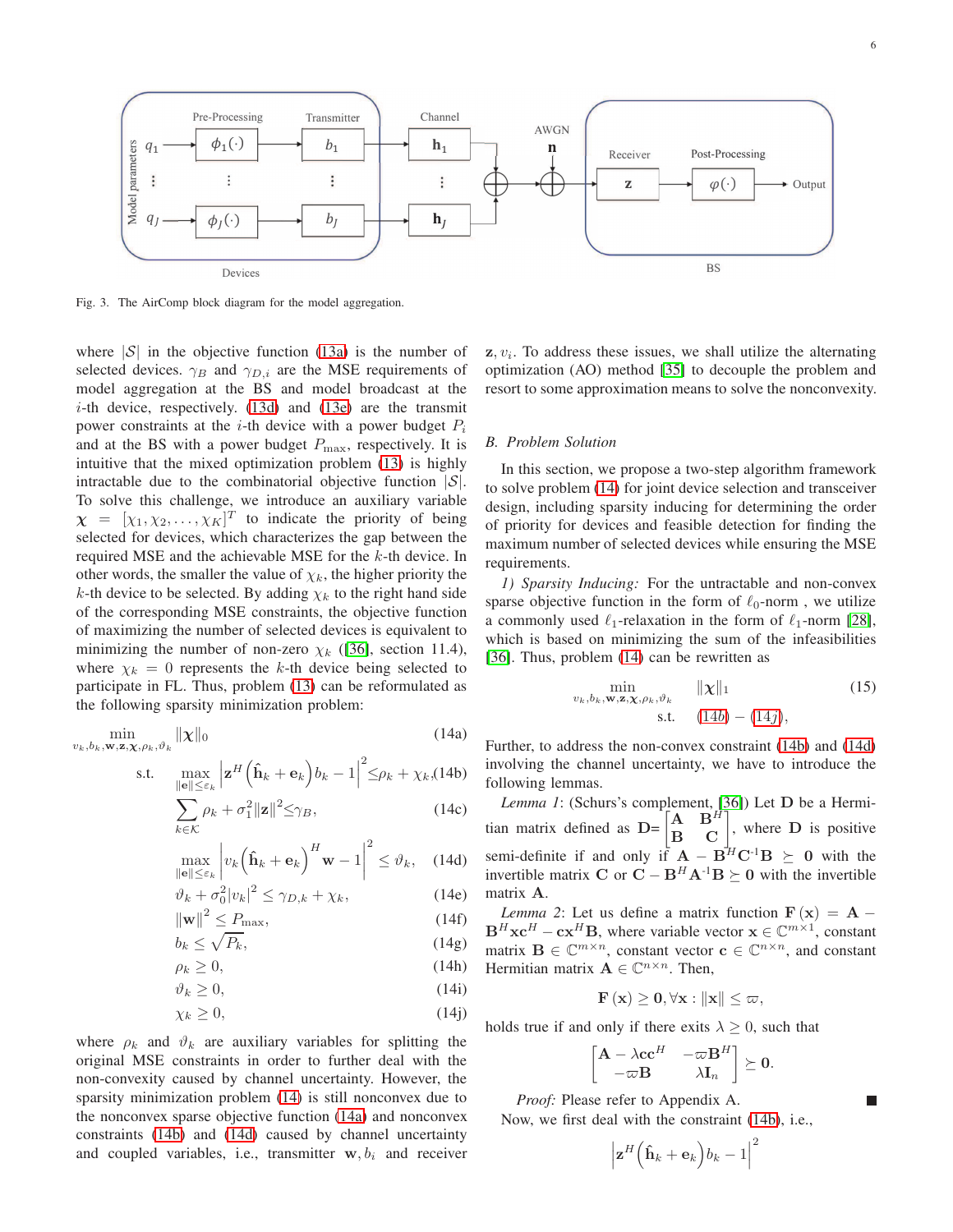$$
= \left| \left( \mathbf{z}^H \hat{\mathbf{h}}_k b_k - 1 \right) + \mathbf{z}^H \mathbf{e}_k b_k \right|^2
$$
  
 
$$
\leq \rho_k + \chi_k.
$$
 (16)

Based on Lemma 1, [\(16\)](#page-5-3) can be transformed as

<span id="page-6-0"></span>
$$
\begin{bmatrix}\n\rho_k + \chi_k & b_k^H \mathbf{\hat{h}}_k^H \mathbf{z} - 1 + b_k^H \mathbf{z} \mathbf{e}_k^H \\
b_k \mathbf{z}^H \mathbf{\hat{h}}_k - 1 + b_k \mathbf{z}^H \mathbf{e}_k & 1\n\end{bmatrix} \succeq \mathbf{0},
$$
\n
$$
\forall \mathbf{e}_k : \|\mathbf{e}_k\| \le \varepsilon_k.
$$
\n(17)

Then, we let  $\mathbf{A}_k \triangleq \begin{bmatrix} \rho_k + \chi_k & b_k^H \hat{\mathbf{h}}_k^H \mathbf{z} - 1 \\ b_k^H \hat{\mathbf{h}}_k^H \mathbf{z} \end{bmatrix}$  $\left[\begin{matrix} \rho_k + \chi_k & b_k^H \hat{\mathbf{h}}_k^H \mathbf{z} - 1 \ b_k \mathbf{z}^H \hat{\mathbf{h}}_k - 1 & 1 \end{matrix} \right], \mathbf{B}_k \triangleq$  $\begin{bmatrix} \mathbf{0} & -b_k^H \mathbf{z} \end{bmatrix}$ ,  $\mathbf{c} \triangleq \begin{bmatrix} 1 & 0 \end{bmatrix}^T$ . Combine with [\(17\)](#page-6-0), we have  $\mathbf{F}_k(\mathbf{e}_k) = \mathbf{A}_k - \mathbf{B}_k^H \mathbf{e}_k \mathbf{c}^H - \mathbf{c} \mathbf{e}_k^H \mathbf{B}_k \succeq \mathbf{0}, \forall \mathbf{e}_k : \|\mathbf{e}_k\| \leq \varepsilon_k.$ (18)

According to Lemma 2, the constraint [\(14b\)](#page-5-2) can be reformulated as

<span id="page-6-1"></span>
$$
\begin{bmatrix}\n\rho_k + \chi_k - \alpha_k & b_k^H \mathbf{\hat{h}}_k^H \mathbf{z} - 1 & \mathbf{0} \\
b_k \mathbf{z}^H \mathbf{\hat{h}}_k - 1 & 1 & \varepsilon_k b_k \mathbf{z}^H \\
\mathbf{0} & \varepsilon_k b_k^H \mathbf{z} & \alpha_k \mathbf{I}_N\n\end{bmatrix} \succeq \mathbf{0}, \exists \alpha_k \ge 0.
$$
\n(19)

Similarly, if there exists  $\beta_k \geq 0$ , the constraint [\(14d\)](#page-5-2) can be reformulated as

<span id="page-6-2"></span>
$$
\begin{bmatrix}\n\vartheta_k - \beta_k & v_k \hat{\mathbf{h}}_k^H \mathbf{w} - 1 & \mathbf{0} \\
\mathbf{w}^H \hat{\mathbf{h}}_k v_k^H - 1 & 1 & \varepsilon_k \mathbf{w} v_k \\
\mathbf{0} & \varepsilon_k v_k^H \mathbf{w}^H & \beta_k \mathbf{I}_N\n\end{bmatrix} \succeq \mathbf{0}, \exists \beta_k \ge 0.
$$
\n(20)

Note that constraints [\(19\)](#page-6-1) and [\(20\)](#page-6-2) are still non-convex due to the coupled variables. To this end, we develop an AO method to decouple problem [\(15\)](#page-5-4). Specifically, problem [\(15\)](#page-5-4) can be divided into two subproblems, one for BS transceiver design and another for device transceiver design. The AO method will stop until the value of the objective function of the original problem approaches a stationary point in the iterations. In this context, the first subproblem of optimizing the device transceiver  $\{v_k, b_k\}$  by given the BS transceiver  $\{\mathbf{w}, \mathbf{z}\}$  is equivalent to

<span id="page-6-4"></span><span id="page-6-3"></span>
$$
\min_{v_k, b_k, \mathbf{\chi}, \rho_k, \vartheta_k, \alpha_k, \beta_k} \quad \|\mathbf{\chi}\|_1 \tag{21a}
$$

s.t. 
$$
(14c), (14e), (14g) - (14j), (19), (20),
$$
  
\n $\alpha_k \ge 0,$  (21b)  
\n $\beta_k \ge 0.$  (21c)

It is seen that problem [\(21\)](#page-6-3) is a joint convex problem, and thus it can be solved by some off-the-shelf optimization toolboxes, e.g., CVX [\[37\]](#page-12-21). Then, the second subproblem of optimizing the BS transceiver  $\{w, z\}$  with the obtained solution for device transceiver  $\{v_k, b_k\}$  from problem [\(21\)](#page-6-3) can be expressed as

<span id="page-6-5"></span>
$$
\min_{\mathbf{w}, \mathbf{z}, \mathbf{\chi}, \rho_k, \vartheta_k, \alpha_k, \beta_k} \quad \|\mathbf{\chi}\|_1 \tag{22}
$$
\n
$$
\text{s.t.} \quad (14c), (14e), (14f), (14h) - (14j), (19), (20), (21b), (21c).
$$

It is observed that subproblem [\(22\)](#page-6-5) is also a joint convex problem, which can be solved by CVX directly. By iteratively solving the two subproblems, we can obtain the sparse vector  $\chi^*$ . Next, we will conduct feasibility detection in the second step to find the feasible subset of devices  $S$  based on the obtained sparse vector.

*2) Feasibility Detection :* With the obtained sparse vector  $\chi$  from the above step, we first sort the elements  $\chi_k, \forall k$ in an ascending order, i.e.,  $\chi_{\pi(1)} \leq \chi_{\pi(2)} \leq \cdots \leq$  $\chi_{\pi(K)}$ , where  $\chi_{\pi(i)}$  represents the *i*-th smallest element in  $\{\chi_1, \cdots, \chi_K\}$ . Then, we aim to find the maximum  $m \in [1, K]$ that enables all devices in the selected devices set  $S^{[m]}$  =  $\{\pi(1), \pi(2), \cdots, \pi(m)\}\$  to be feasible, i.e., satisfying the MSE requirements. Specifically, for a given device set  $\mathcal{S}^{[m]}$ , we check the feasibility via comparing the required MSE and the obtained MSE value based on the following problem:

$$
\min_{\mathbf{w}, \mathbf{z}, b_i, v_i} \max_{\|\mathbf{e}_i\| \le \varepsilon_i} \sum_{i \in \mathcal{S}^{[m]}} \left| \mathbf{z}^H \left( \mathbf{\hat{h}}_i + \mathbf{e}_i \right) b_i - 1 \right|^2 + \sigma_1^2 \|\mathbf{z}\|^2 \qquad (23a)
$$

<span id="page-6-7"></span>
$$
\text{s.t.} \max_{\|\mathbf{e}_i\| \le \varepsilon_i} \left| v_k \left( \mathbf{\hat{h}}_k + \mathbf{e}_k \right)^H \mathbf{w} - 1 \right|^2 + \sigma_0^2 |v_i|^2 \le \gamma_{D,i}(23b)
$$

<span id="page-6-6"></span>
$$
\|\mathbf{w}\|^2 \le P_{\text{max}},\tag{23c}
$$

$$
b_i \le \sqrt{P_i}, \forall i \in \mathcal{S}^{[m]}.
$$
\n(23d)

Since the structure of nonconvex problem [\(23\)](#page-6-6) is similar to problem [\(15\)](#page-5-4), i.e., nonconvexity due to coupled variables and channel uncertainty, we just give the transformed convex subproblems directly. Specifically, the first subproblem of optimizing the device transceiver  $\{v_i, b_i\}$  with the fixed BS transceiver  $\{w, z\}$  is given by

<span id="page-6-9"></span><span id="page-6-8"></span>
$$
\min_{v_i, b_i, \rho_i, \vartheta_i, \alpha_i, \beta_i \in S^{[m]}} \rho_i + \sigma_1^2 ||\mathbf{z}||^2, \tag{24a}
$$
\n
$$
\text{s.t. } (14h), (14i), (21b), (21c), (23d),
$$
\n
$$
\begin{bmatrix}\n\rho_i - \alpha_i & b_i^H \hat{\mathbf{h}}_i^H \mathbf{z} - 1 & \mathbf{0} \\
b_i \mathbf{z}^H \hat{\mathbf{h}}_i - 1 & 1 & \varepsilon_i b_i \mathbf{z}^H \\
\mathbf{0} & \varepsilon_i b_i^H \mathbf{z} & \alpha_i \mathbf{I}_N\n\end{bmatrix} \succeq \mathbf{0}, (24b)
$$
\n
$$
\begin{bmatrix}\n\vartheta_i - \beta_i & v_i \hat{\mathbf{h}}_i^H \mathbf{w} - 1 & \mathbf{0} \\
\mathbf{w}^H \hat{\mathbf{h}}_i v_i^H - 1 & 1 & \varepsilon_i \mathbf{w} v_i \\
\mathbf{0} & \varepsilon_i v_i^H \mathbf{w}^H & \beta_i \mathbf{I}_N\n\end{bmatrix} \succeq \mathbf{0}, (24c)
$$
\n
$$
\sum_{i \in S^{[m]}} \vartheta_i + \sigma_0^2 |v_i|^2 \le \gamma_{D,i}. \tag{24d}
$$

Then, the second subproblem of optimizing the BS transceiver  $\{w, z\}$  with the obtained device transceiver  $\{v_i, b_i\}$  from [\(24\)](#page-6-8) can be expressed as

<span id="page-6-10"></span>
$$
\min_{\mathbf{w}, \mathbf{z}, \rho_i, \vartheta_i, \alpha_i, \beta_i} \sum_{i \in S^{[k]}} \rho_i + \sigma_1^2 ||\mathbf{z}||^2,
$$
\n(25)\n  
\n
$$
\text{s.t.} \quad (14h), (14i), (21b), (21c), (23c), (24b) - (24d).
$$

By alternatively solving these two subproblems, we can obtain a sub-optimal solution of problem [\(23\)](#page-6-6). If the obtained objective value is less than or equal to the required MSE  $\gamma_B$ at the BS, then the set  $S^{[m]}$  can be chosen as a feasible set and corresponding aggregation error and broadcast error can be computed by designed transceivers. Otherwise, reset the selected devices set by letting  $m = m - 1$ . In summary, a robust design of transmission scheme for FL in edgeintelligent networks can be described as Algorithm [2.](#page-7-0)

*Optimality Analysis:* It is observed that Algorithm [2](#page-7-0) is divided into two main stages, one for sparse inducing (from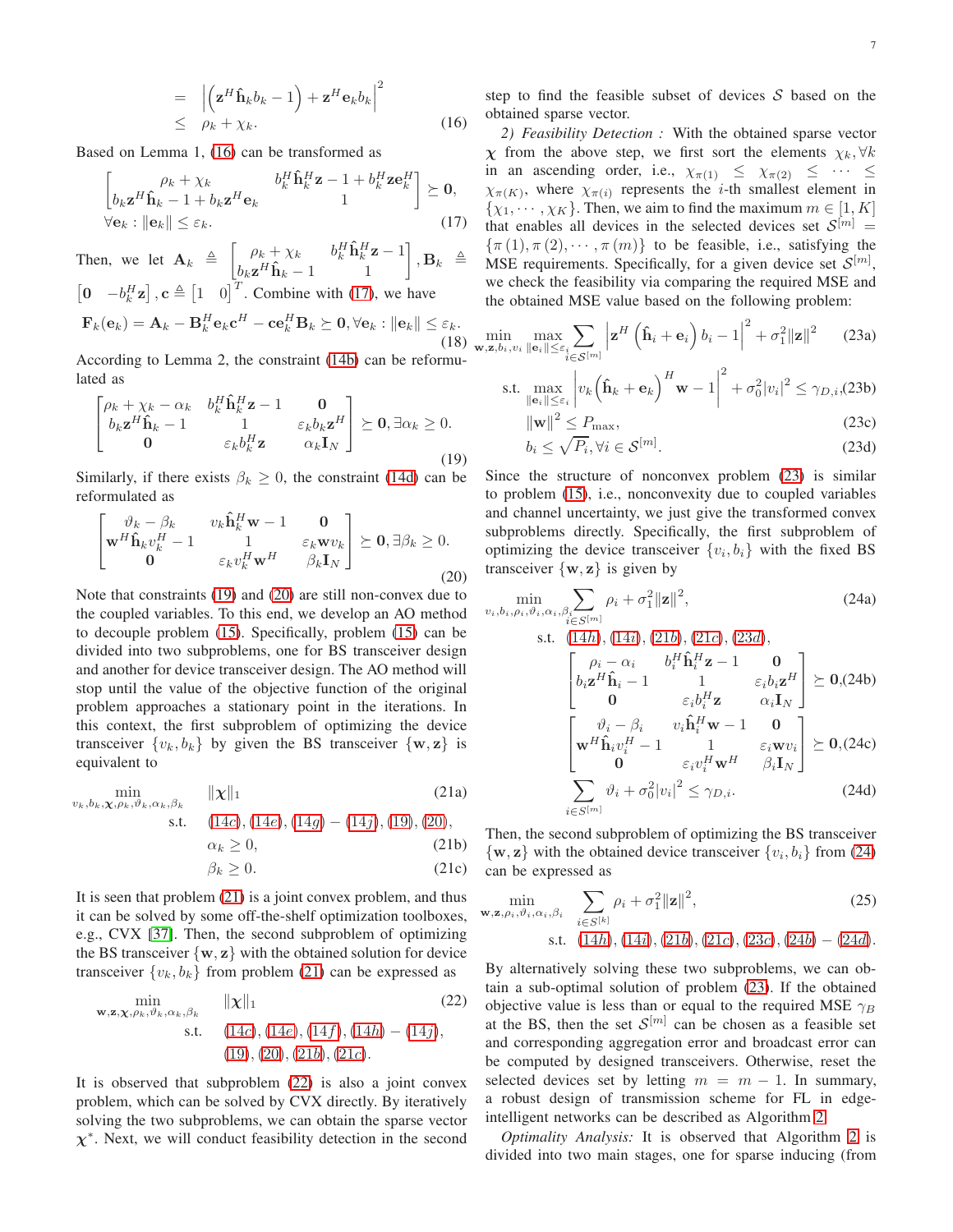<span id="page-7-0"></span>Algorithm 2 : Robust design of transmission scheme for FL in edge-intelligent networks.

**Input:**  $N, K, \sigma_0^2, \sigma_1^2, P_{\text{max}}, \gamma, P_k, \varepsilon_k, \delta_k$ Output:  $S$ , MSE<sub>BS</sub>, MSE<sup>Device</sup>

- 1: **Initialize**  $z^{[0]}, w^{[0]},$  convergence accuracy  $\nu_1$  and iteration index  $t = 1$ ;
- 2: repeat
- 3: obtain  $\{v_{k_i}^{[t]}\}$  $\begin{bmatrix} [t], b^{[t]} \\ k, \end{bmatrix}$  by solving problem [\(21\)](#page-6-3) with fixed  $\{ {\bf w}^{[t-1]}, {\bf z}^{[t-1]}\};$
- 4: obtain  $\{w^{[t]}, z^{[t]}, \chi^{[t]}\}$  by solving problem [\(22\)](#page-6-5) with fixed  $\{v_k^{[t]}$  $_{k}^{[t]},b_{k}^{[t]}\};$
- 5: Compute  $\Delta_1 = ||\mathbf{x}||_1^{[t]} ||\mathbf{x}||_1^{[t-1]}$
- 6:  $t = t + 1;$
- 7: **until** convergence:  $\Delta_1 < \nu_1$
- 8: obtain  $\chi^* = \chi^{[t]}$ , and sort the elements by an ascending order, i.e.,  $\chi_{\pi(1)} \leq \chi_{\pi(2)} \leq \cdots \leq \chi_{\pi(K)};$
- 9: **Initialize** the maximum number of selected devices  $m =$ K, convergence accuracy  $\nu_2$ ;
- 
- 10: **while**  $m \ge 0$  **do**<br>11: Set the s selected devices set  $\mathcal{S}^{[m]}$  =  $\{\pi(1), \pi(2), \cdots, \pi(m)\};$
- 12: repeat
- 13: **Initialize**  $z^{[0]}, w^{[0]},$  iteration index  $t = 1$
- 14: Obtain  $\{v_k^{[t]} \}$  $\{[t], b_{k}^{[t]} \}$  by solving problem [\(24\)](#page-6-8) with fixed  $\{ {\bf w}^{[t-1]}, {\bf z}^{[t-1]}\};$
- 15: Obtain  $\{\mathbf{x}^{[t]}, \mathbf{z}^{[t]}\}$  by solving problem [\(25\)](#page-6-10) with fixed  $\{v_k^{[t]}$  $_{k}^{[t]},b_{k}^{[t]}\};$
- 16: Compute  $\Delta_2 = |MSE_{BS}^{[t]} MSE_{BS}^{[t-1]}|$
- 17:  $t = t + 1$ ;
- 18: **until** convergence:  $\triangle_2 < \nu_2$
- 19: **if**  $MSE_{BS}^{[t]} \leq \gamma$  then

20: 
$$
\mathbf{z}^* = \mathbf{z}^{[t]}, \mathbf{w}^* = \mathbf{w}^{[t]}, v_i^* = v_i^{[t]}, b_i^* = b_i^{[t]}, \forall i \in \mathcal{S}^{[m]}
$$

- 21: break;
- $22:$  end if
- 23:  $m = m 1$ ;
- 24: end while
- 25: Obtain  $S^{[m]}$ , and compute  $MSE_{BS}$  and  $MSE_{i}^{Device}$  according to the  $\mathbf{z}^*, \mathbf{w}^*, v_i^*, b_i^*, \forall i \in \mathcal{S}^{[m]}$ .

step 1 to step 8) and another for feasibility detection (from step 9 to step 25). To overcome the non-convexity, we adopt wellknown  $\ell_1$ -relaxation to approximate  $\ell_0$ -norm at the first stage and utilize the AO method to decouple the sub-problems in the overall process. As a result, the obtained solution might be not optimal. But the approximations will not shrink the feasible region too much over the original problem and the AO method will approach a local optimal point in the iterations.

*Convergence Analysis:* According to [\[35\]](#page-12-20) and [\[38\]](#page-12-22), the convergence of the AO algorithm is guaranteed when the solution of each subproblem in the iterations is its global optimum. As for the sparsity inducing problem [\(14\)](#page-5-1), we define its objective function at the *t*-iteration as  $F_1(v_k^{[t]})$  $k^{[t]}_k, b^{[t]}_k, \mathbf{x}^{[t]}, \mathbf{w}^{[t]}, \mathbf{z}^{[t]})$ . In the step 3 of Algorithm 2, since the transceivers at the devices can be optimally obtained for a given transceiver at the BS by solving the convex subproblem  $(21)$ , we have

<span id="page-7-1"></span>
$$
F_1(v_k^{[t]}, b_k^{[t]}, \mathbf{x}^{[t]}, \mathbf{w}^{[t]}, \mathbf{z}^{[t]}) \ge F_1(v_k^{[t+1]}, b_k^{[t+1]}, \mathbf{x}^{[t]}, \mathbf{w}^{[t]}, \mathbf{z}^{[t]}).
$$
\n(26)

Then, in step 4 of Algorithm 2, the transceiver at the BS and the priority of being selected for devices can be optimally obtained for given transceivers at the devices by solving the convex subproblem [\(22\)](#page-6-5), we have

<span id="page-7-2"></span>
$$
F_1(v_k^{[t+1]}, b_k^{[t+1]}, \mathbf{x}^{[t]}, \mathbf{w}^{[t]}, \mathbf{z}^{[t]}) \ge F_1(v_k^{[t+1]}, b_k^{[t+1]}, \mathbf{x}^{[t+1]}, \mathbf{w}^{[t+1]}, \mathbf{z}^{[t+1]})
$$
(27)

Based on [\(26\)](#page-7-1) and [\(27\)](#page-7-2), we can obtain

$$
F_1(v_k^{[t]}, b_k^{[t]}, \mathbf{x}^{[t]}, \mathbf{w}^{[t]}, \mathbf{z}^{[t]}) \ge F_1(v_k^{[t+1]}, b_k^{[t+1]}, \mathbf{x}^{[t+1]}, \mathbf{w}^{[t+1]}, \mathbf{z}^{[t+1]}).
$$
 (28)

It is shown that the value of the objective function  $F_1$  after each iteration of Algorithm 2 (step 1-8) is non-increasing. At the same time, the objective function value of problem [\(15\)](#page-5-4) has a lower bound, so the convergence of Algorithm 2 is guaranteed. As for the feasibility detection problem [\(23\)](#page-6-6), we define its objective function at the  $t$ -iteration as  $F_2(v_i^{[t]}, b_i^{[t]}, \mathbf{w}^{[t]}, \mathbf{z}^{[t]})$  for a given device set. Similarly, since the subproblems [\(24\)](#page-6-8) and [\(25\)](#page-6-10) are both convex, we can obtain  $F_2(v_k^{[t]}$  $\mathbf{X}_k^{[t]}, b_k^{[t]}, \mathbf{w}^{[t]}, \mathbf{z}^{[t]}) \geq F_2(v_k^{[t+1]})$  $k^{[t+1]}$ ,  $b_k^{[t+1]}$ ,  $\mathbf{w}^{[t+1]}$ ,  $\mathbf{z}^{[t+1]}$ ). Thus, the proposed AO algorithm for solving the feasibility detection problem is also convergent. Moreover, based on the convergence rate analysis of AO algorithm in [\[35\]](#page-12-20) and [\[39\]](#page-12-23), it is known that the convergence rates of the proposed algorithms both show a two-stage behavior. Specifically, at first, the error decreases q-linearly until sufficiently small. After that, the sub-linear convergence is initiated. Besides, we show the required number of iterations under various MSE requirements by simulations in Fig. [4.](#page-8-0) It is seen that Algorithm 2 has a fast convergence speed under different conditions, which also verifies the convergence property of Algorithm 2.

*Complexity Analysis:* As mentioned above, the proposed robust algorithm is split into two main stages, which have the similar structure in an iterative manner. Thus, we only discuss the per-iteration complexity in detail. It is seen that the main computational complexity of sparse inducing comes from the step 4, i.e., obtaining  $\{w, z, \chi\}$  by optimizing problem [\(22\)](#page-6-5) through a standard interior-point method (IPM) [\[40\]](#page-12-24). Specifically, it has  $2K$ linear matrix inequality (LMI) constraints of size  $N + 2$ , 6K LMI constraints of size 1, and 2 second-order cone (SOC) constraints of size N. Thus, for a given precision  $\Theta > 0$  of solution, the per-iteration complexities of solving problem [\(22\)](#page-6-5) by IPM is  $\ln \frac{1}{\Theta} \sqrt{10K + 2KN + 4}$  · n  $\left[6K + 2K(N+2)^3 + 2N^2 + n\left(n + 6K + 2K(N+2)^2\right)\right].$ Similarly, the main computational complexity of solving the feasibility detection problem comes from the step 9, which has 2K LMI constraints of size  $N + 2$ , 5K LMI constraints of size 1, and 1 SOC constraints of size  $N$ . Thus, the per-iteration complexities of solving problem [\(24\)](#page-6-8) by IPM is  $\ln \frac{1}{\Theta} \sqrt{9K + 2KN + 2}$  · n ·  $\left[5K + 2K(N+2)^3 + N^2 + n\left(n+5K + 2K(N+2)^2\right)\right],$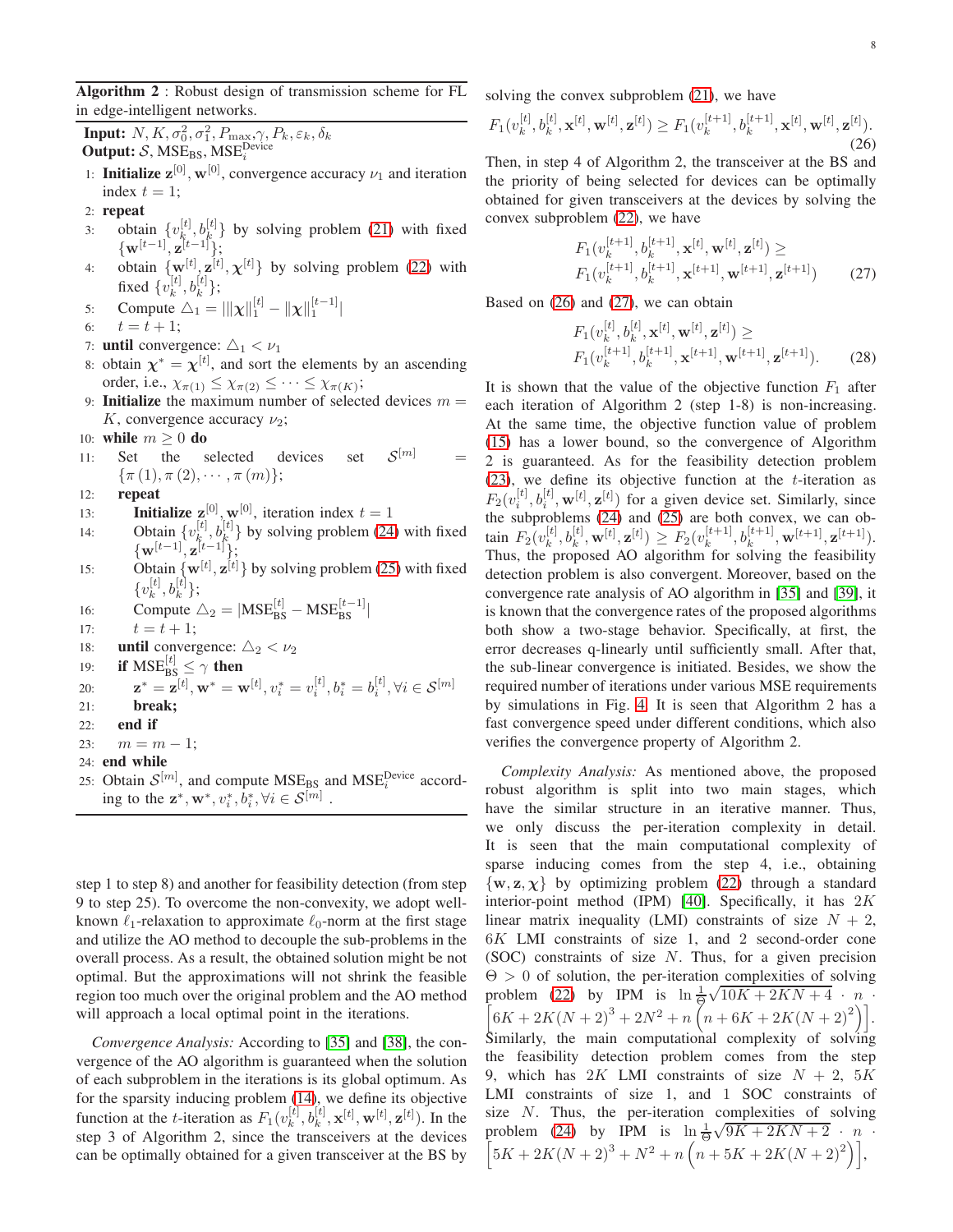where the decision variable *n* is on the order of  $\mathcal{O}(KN^2)$ .

#### IV. SIMULATION RESULTS

In this section, we provide extensive simulation results to validate the effectiveness and robustness of the proposed algorithm for FL in edge-intelligent networks.

### *A. Performance on Parameter Transmission*

Without loss of generality, it is assumed that all devices are randomly distributed within a range of 100 m from the BS. To be close to the reality, the pass loss is modeled as  $PL_{dB}$  =  $128.1+37.6 \log_{10}(l)$  [\[42\]](#page-12-25), where l (km) is the distance between the BS and the device. For ease of analysis, we assume all devices have the same transmit power budget  $P_k = P_0$  and the same MSE requirement  $\gamma_{D,k} = \gamma_D$ . Moreover, we use  $SNR_B = 10 \log_{10}(P_{\text{max}}/\sigma_0^2)$  to denote the transmit signal-tonoise ratio (SNR) (in dB) at the BS,  $\text{SNR}_D = 10 \log_{10} (P_0 / \sigma_1^2)$ to denote the transmit SNR (in dB) at the device,  $\gamma_B$  =  $10 \log_{10}[\text{MSE}_{BS}/(\sigma_1^2/P_0)]$  to denote the MSE requirement (in dB) at the BS, and  $\gamma_{D,k} = 10 \log_{10}[\text{MSE}_k^{Device}/(\sigma_0^2/P_{\text{max}})]$ to denote the MSE requirement (in  $dB$ ) at the  $k$ -th device. The results averaged over 50 channel realizations. Unless specified, the simulation parameters are set as in Table [II](#page-9-0) following relevant standards [\[32\]](#page-12-17), [\[41\]](#page-12-26). It is worth pointing out that the proposed algorithm is applicable to various practical edgeintelligent networks by setting proper system parameters.



<span id="page-8-0"></span>Fig. 4. Convergence behavior for sparse inducing of the proposed robust algorithm.

First, we present the convergence behavior of the proposed robust algorithm for solving sparse inducing problem using the AO method. As seen in Fig. [4,](#page-8-0) the objective value  $\|\chi\|_1$  decreases monotonically as expected, and converges to a stationary value within 10 iterations on average under different MSE requirements  $\gamma_B$  at the BS, which verifies the proposed robust algorithm has a quick convergence speed. Moreover, it is seen that the smaller the value of  $\gamma_B$ , the faster the convergence, and the bigger the objective value. This is because that a small  $\gamma_B$  represents a strict MSE requirement, leading to less sparsity and easy to find a minimum objective value.



<span id="page-8-1"></span>Fig. 5. Average number of selected devices versus the required MSE  $\gamma_B$  at the BS for different MSE requirements  $\gamma_D$  at the devices.

Then, we show the impacts of the MSE requirements  $\gamma_B$ for the BS and  $\gamma_D$  for the devices on the performance of device selection for the proposed robust algorithm in Fig. [5.](#page-8-1) It is found that the average number of selected devices increases with the increment of the MSE requirements  $\gamma_B$ for the BS. This is because that relaxing the condition of aggregation error at the BS can make more devices to be selected to participate in FL. Moreover, it is also found that the average number of selected devices can be increased by relaxing the MSE requirements at the devices. However, as mentioned above, the loose restrictions of MSE at the BS and at the devices mean the improvement of the distortion, leading to the performance degradation of the FL. Thus, it is desired to choose an appropriate number of devices under the suitable MSE requirements.

Next, we compare the performance of different device selection algorithms. Note that the difference-of-convex (DC) nonrobust algorithm is designed based on the combination of [\[30\]](#page-12-16) and [\[28\]](#page-12-14). Specifically, for a given zero-forcing receiver  $v_i$ at the device for downlink transmission [\[30\]](#page-12-16) and a zero-forcing transmitter  $b_i$  at the device for uplink transmission [\[28\]](#page-12-14), the device selection and the transceiver at the BS are obtained based on the DC approach [\[28\]](#page-12-14). The AO nonrobust algorithm is the same as the proposed robust algorithm, i.e., adopting the AO method to design adaptive transceivers according to the system requirements, except that it does not take into account of channel uncertainty. It is seen that, for a given MSE requirement at the BS, the average number of selected devices increases as the required MSE at the device increases, but the improvement is finite. Moreover, for the two nonrobust algorithms, there seems to be no regularity in their trend. This is because they design the transceivers without considering the CSI uncertainty, sometimes selecting a few devices or even no device to ensure the MSE constraints. In particular, the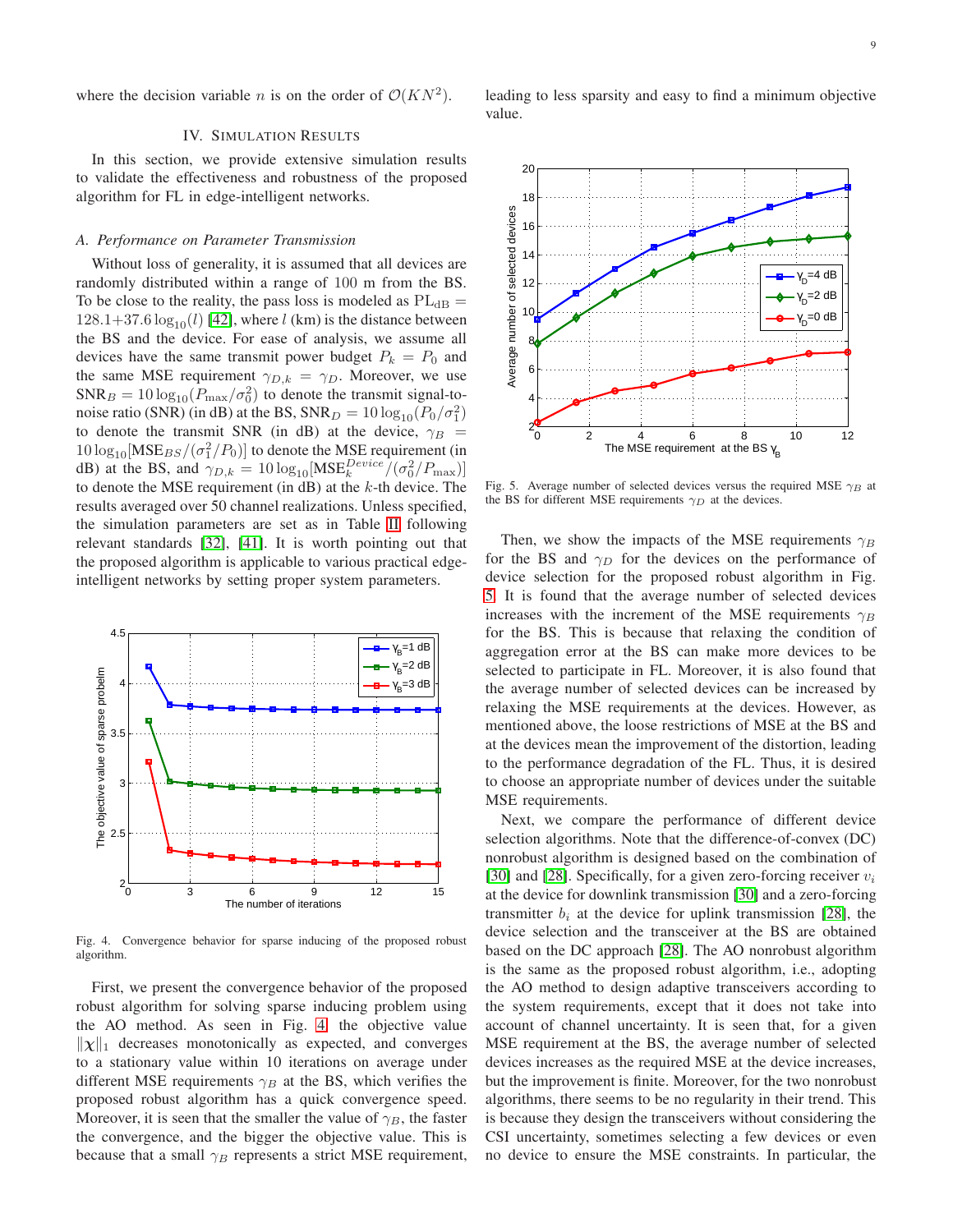TABLE II SIMULATION PARAMETERS

<span id="page-9-0"></span>

| Parameters                          | Values                                   |  |  |
|-------------------------------------|------------------------------------------|--|--|
| Number of BS antennas               | $N = 48$ [41]                            |  |  |
| Number of devices                   | $K=20$                                   |  |  |
| CSI uncertainty                     | $\varepsilon_k = \varepsilon = 0.1$ [32] |  |  |
| Maximum transmit SNR at the BS      | $SNR_B = 10$ dB                          |  |  |
| Maximum transmit SNR at the devices | $SNR_{D,k} = SNR_D = 10$ dB              |  |  |
| MSE requirement at the BS           | $\gamma_B = 5$ dB                        |  |  |
| MSE requirements at the devices     | $\gamma_{D,k} = \gamma_D = 5$ dB         |  |  |



Fig. 6. Average number of selected devices versus the required MSE  $\gamma_D$  at the devices for different device selection algorithms.

proposed robust algorithm has the most stable performance, while the DC nonrobust algorithm has the worst performance. That quite confirms the effectiveness and robustness of the proposed robust algorithm.



<span id="page-9-1"></span>Fig. 7. Average number of selected devices versus the bound of the channel error  $\varepsilon_0$  for different numbers of BS antennas.

Fig. [7](#page-9-1) investigates the effect of channel error bound  $\varepsilon_0$ 

and the number of BS antennas  $N$  on the performance of the proposed robust algorithm. Note that  $\varepsilon_0 = 0$  represents the case of perfect CSI. It is found that the average number of selected devices decreases as the bound of channel error increases. This is because a large channel error bound requires more resource to combat the channel uncertainty and guarantee the MSE in the worse case, and accordingly less resource contributes to improving the overall performance. Moreover, it is seen that the proposed robust algorithm with more BS antennas can select more devices to participate in FL due to more array gains for improving the performance. Especially, in the case of the number BS antennas  $N = 64$ , the proposed robust algorithm selects all devices while ensuring MSE requirements. Thus, it is able to enhance the performance for the proposed robust algorithm by adding BS antennas.

# *B. Performance on FL*

In order to testify the performance of the proposed algorithm in practical FL applications, we consider a commonly used FL task of handwritten-digit recognition using the well-known MNIST dataset that consists of 10 categories ranging from digit "0" to "9" and a total of 70,000 labeled training data samples (60,000 for training and 10,000 for testing). To simulate the distributed mobile data, we consider two types of data partitions, i.e., the independent andidentically distributed (IID) setting and non-IID one. For the former setting, we randomly partition the training samples into 20 equal shards, each of which is assigned to one particular device. While for the latter setting, we first sort the data by digit label, divide it into 40 shards of 1,500 images, and randomly assign 2 shards to each device. As illustrated in Fig. [8,](#page-10-0) the training model is implemented using a 6-layer CNN that consists of two  $5\times5$  convolution layers with ReLu activation (the first with 32 channels, the second with 64 channels), each followed with  $2\times2$  max pooling layer, a fully connected layer with 512 units and ReLu activation, and a fully connected layer with Softmax classifier as the output layer (1,663,370 total parameters) [\[11\]](#page-11-9). Each device updates its local model using the SGD algorithm with a learning rate being 0.01. The cross-entropy is used as the loss function, batchsize is 64, and epoch is 1. Note that different learning tasks, datasets, and training methods will have different prediction results. In particular, our adopted benchmark FL algorithm trained by such a 6-layer CNN on MNIST dataset for image classification presents over 95% test accuracy in the ideal situation without aggregation error and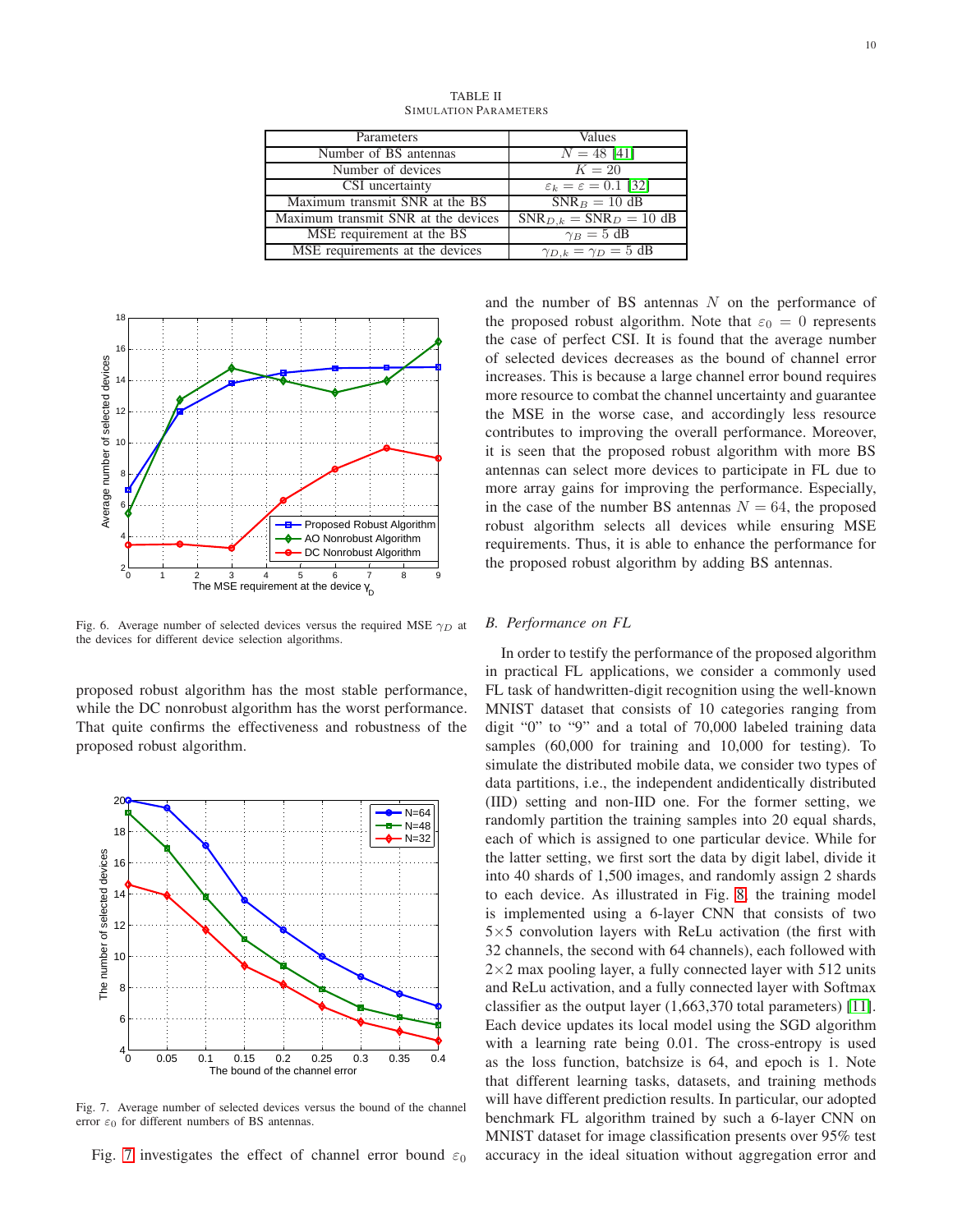

<span id="page-10-0"></span>Fig. 8. Architecture of 6-layer CNN for training model used in experiments.



<span id="page-10-1"></span>Fig. 9. FL Performance comparisons of different algorithms for parameter transmission with IID MNIST dataset.



<span id="page-10-2"></span>Fig. 10. FL Performance comparisons of different algorithms for parameter transmission with Non-IID MNIST dataset.

broadcast error, cf. Fig. [2.](#page-3-2) Thus, it is fair and illustrates the performance of our proposed algorithm.

As shown in Fig. [9](#page-10-1) and [10,](#page-10-2) given  $SNR_B = SNR_D = 10$ dB and  $\gamma_D = \gamma_B = 5$  dB, we compare the performance on the training loss and the test accuracy for the above three algorithms with the IID MNIST dataset and the Non-IID MNIST dataset, respectively. For the IID setting, it is seen that the proposed robust algorithm and the AO nonrobust algorithm both perform better than the DC nonrobust algorithm, and the proposed robust algorithm has a most stable and best performance on the training loss decreasing and the test accuracy increasing. For the Non-IID setting, it is found that the three algorithms all have the oscillatory waves on the performance. This is because some devices have not been

selected to participate in FL due to the MSE constraints, resulting in some data samples not being trained. For example, the  $k$ -th device is assigned two shards "0" and "9". If the  $k$ -th device is rarely selected in multiple communication rounds, then digit sample "0" and "9" are seldom trained, leading to a low prediction accuracy for digit sample "0" and "9". Even so, the proposed robust algorithm performs best and achieves a high test accuracy. For vivid illustration, we present some examples of handwritten-digit identification in Table [III.](#page-11-12) These phenomenons confirm the effectiveness and robustness of the proposed robust algorithm for enhancing the performance of FL in edge-intelligent networks.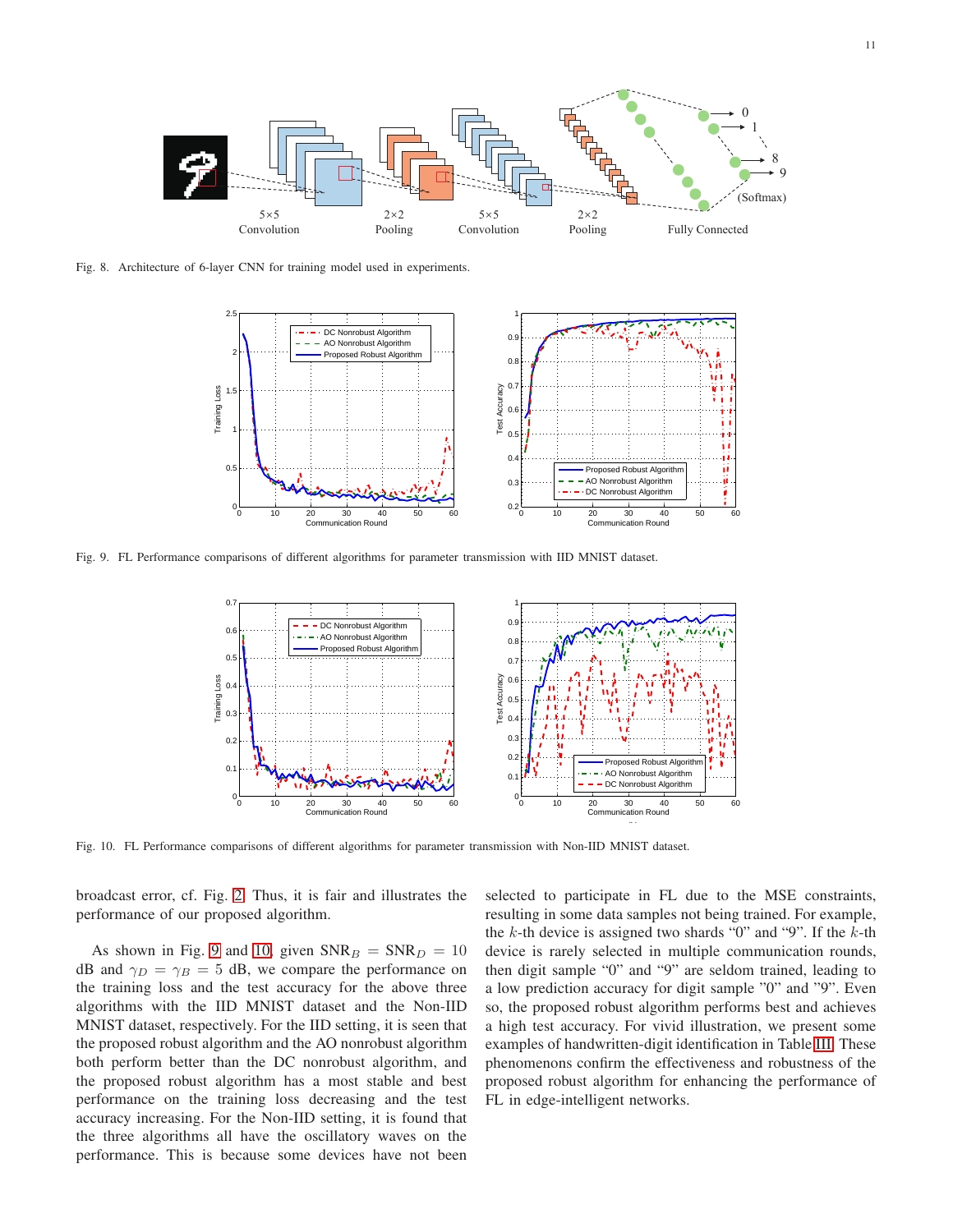TABLE III SOME EXAMPLES OF HANDWRITTEN-DIGIT IDENTIFICATION ON IID MNIST DATASET

<span id="page-11-12"></span>

| Data image         |               |      |      |   | $\alpha$       |      |             |
|--------------------|---------------|------|------|---|----------------|------|-------------|
| Proposed Algorithm | $\theta$      |      |      |   |                |      |             |
| AO Algorithm       | $\theta$      | 6(x) | Q    |   |                |      |             |
| DC Algorithm       |               | 4(x) | 4(x) |   | 4(<br>$\times$ | 4(x) |             |
|                    |               |      |      |   |                |      |             |
| Data image         | 2             | 6    |      |   |                |      |             |
| Proposed Algorithm | $\mathcal{R}$ |      |      | 8 |                |      |             |
| AO Algorithm       |               | h    |      | 8 |                |      | 7( $\times$ |

#### V. CONCLUSION

In this paper, we have investigated the factors affecting the accuracy of FL in edge-intelligent networks. For enhancing the performance of FL, we have proposed a robust parameter transmission scheme for both model broadcast and model aggregation, which has been formulated as an optimization problem by maximizing the number of selected devices participating in FL while ensuring the required MSE constraints on model broadcast and aggregation. To solve this problem, we have resorts to some approximation methods on convex transformation and proposed an AO-based robust algorithm including sparse inducing and feasibility detection. Numerical results have verified the effectiveness of the proposed algorithm for edge-intelligent networks. Moreover, it is found that whether or not the dataset is iid, the proposed robust algorithm can achieve a lower training loss and higher test accuracy compared with the nonrobust baselines.

# APPENDIX A THE PROOF OF LEMMA 2

Prior to the proof, we provide a useful lemma in the following.

*Lemma 3:* (S-procedure, [\[36\]](#page-12-19)) Let us consider a function  $f_m(x)$  as

$$
\mathbf{f}_{m}\left(\mathbf{x}\right) = \mathbf{x}^{H}\mathbf{A}_{m}\mathbf{x} + 2\operatorname{Re}\left\{\mathbf{b}_{m}^{H}\mathbf{x}\right\} + \mathbf{c}_{m}, m \in \{1, 2\}, \mathbf{x} \in \mathbb{C}^{N \times 1},\tag{29}
$$

where  $\mathbf{A}_m \in \mathbb{C}^{N \times N}, \mathbf{b}_m \in \mathbb{C}^{N \times 1}$  and  $\mathbf{c}_m \in \mathbb{C}^{N \times 1}$ . The derivation  $f_1(x) \leq 0 \Rightarrow f_2(x) \leq 0$  holds true if and only if there exists  $\tau \geq 0$ , such that

$$
\tau \begin{bmatrix} \mathbf{A}_1 & \mathbf{b}_1 \\ \mathbf{b}_1^H & \mathbf{c}_1 \end{bmatrix} - \begin{bmatrix} \mathbf{A}_2 & \mathbf{b}_2 \\ \mathbf{b}_2^H & \mathbf{c}_2 \end{bmatrix} \succeq \mathbf{0}.
$$
 (30)

*Proof:* According to the definition of semi-positive matrix, if for  $\forall d \neq 0$ , we have

<span id="page-11-13"></span>
$$
\mathbf{d}^{H} \mathbf{A} \mathbf{d} - \mathbf{d}^{H} \left( \mathbf{B}^{H} \mathbf{x} \mathbf{c}^{H} + \mathbf{c} \mathbf{x}^{H} \mathbf{B} \right) \mathbf{d} \ge 0. \quad (31)
$$

That confirms that  $\mathbf{F}(\mathbf{x}) \succeq \mathbf{0}, \forall \mathbf{x} : \|\mathbf{x}\| \leq \varpi$  holds true. Based on Lemma 1, [\(31\)](#page-11-13) is equivalent to

<span id="page-11-14"></span>
$$
\mathbf{d}^{H} \mathbf{A} \mathbf{d} \geq \max_{\|\mathbf{x}\| \leq \varpi} \mathbf{d}^{H} \left( \mathbf{B}^{H} \mathbf{x} \mathbf{c}^{H} + \mathbf{c} \mathbf{x}^{H} \mathbf{B} \right) \mathbf{d}
$$

$$
= 2\varpi |\mathbf{c}^{H} \mathbf{d}| \|\mathbf{B} \mathbf{d}\|.
$$
(32)

By utilizing the *Cauchy-Schwarz inequality* [\[43\]](#page-12-27), [\(32\)](#page-11-14) can be further transformed as

<span id="page-11-15"></span>
$$
\mathbf{d}^H \mathbf{A} \mathbf{d} - 2\varpi \xi \mathbf{c}^H \mathbf{d} \ge 0, \forall \xi : |\xi| \le \|\mathbf{B} \mathbf{d}\|.
$$
 (33)

Then, by exploiting Lemma 3 with  $\varpi^2 - \mathbf{d}^H \mathbf{B}^H \mathbf{B} \mathbf{d} \leq 0$ , [\(33\)](#page-11-15) is satisfied if and only if there exists a  $\lambda \geq 0$  such that

$$
\begin{bmatrix} \mathbf{A} - \lambda \mathbf{c} \mathbf{c}^H & -\varpi \mathbf{B}^H \\ -\varpi \mathbf{B} & \lambda \mathbf{I}_n \end{bmatrix} \succeq \mathbf{0}.
$$

The proof is completed.

#### **REFERENCES**

- <span id="page-11-0"></span>[1] P. Yang, Y. Xiao, M. Xiao, and S. Li, "6G wireless communications: Vision and potential techniques," *IEEE Netw.*, vol. 33, no. 4, pp. 70-75, Jul. 2019.
- [2] W. Saad, M. Bennis, and M. Chen, "A vision of 6G wireless systems: Applications, trends, technologies, and open research problems," *IEEE Netw.*, vol. 34, no. 3, pp. 134-142, May 2020.
- <span id="page-11-1"></span>[3] Y. Chen, P. Zhu, G. He, X. Yan, H. Baligh, and J. Wu, "From connected people, connected things, to connected intelligence," in *Proc. 2020 6G SUMMIT*, Levi, Finland, 2020, pp. 1-7.
- <span id="page-11-2"></span>[4] H. Yang, A. Alphones, Z. Xiong, D. Niyato, J. Zhao, and K. Wu, "Artificial-intelligence-enabled intelligent 6G networks," *IEEE Netw.*, vol. 34, no. 6, pp. 272-280, Nov. 2020.
- <span id="page-11-3"></span>[5] S. Deng, H. Zhao, W. Fang, J. Yin, S. Dustdar, and A. Y. Zomaya, "Edge intelligence: The confluence of edge computing and artificial intelligence," *IEEE Internet of Things J.*, vol. 7, no. 8, pp. 7457-7469, Aug. 2020.
- <span id="page-11-4"></span>[6] W. Shi, J. Cao, Q. Zhang, Y. Li, and L. Xu, "Edge computing: Vision and challenges," *IEEE Internet Things J.*, vol. 3, no. 5, pp. 637-646, Oct. 2016.
- <span id="page-11-5"></span>[7] H. Lee, S. H. Lee, T. Q. S. Quek, and I. Lee, "Deep learning framework for wireless systems: Applications to optical wireless communications," *IEEE Commun. Mag.*, vol. 57, no. 3, pp. 35-41, Mar. 2019.
- <span id="page-11-6"></span>[8] G. Zhu, D. Liu, Y. Du, C. You, J. Zhang, and K. Huang, "Towards an intelligent edge: Wireless communication meets machine learning," *IEEE Commun. Mag.*, vol. 58, no. 1, pp. 19-25, Jan. 2020.
- <span id="page-11-7"></span>[9] B. McMahan, E. Moore, D. Ramage, S. Hampson, and B. A. Y. Arcas, "Communication-efficient learning of deep networks from decentralized data," in *Proc. Artif. Intell. Statist.*, 2017, pp. 1273-1282.
- <span id="page-11-8"></span>[10] T. Li, A. K. Sahu, A. Talwalkar, and V. Smith, "Federated learning: Challenges, methods, and future directions," *IEEE Signal Process. Mag.*, vol. 37, no. 3, pp. 50-60, May 2020.
- <span id="page-11-9"></span>[11] B. McMahan, E. Moore, D. Ramage, S. Hampson, and B. A. Y. Arcas, "Communication-efficient learning of deep networks from decentralized data," in *Proc. Int. Conf. Artif. Intell. Stat. (AISTATS)*, 2017, pp. 1273- 1282.
- <span id="page-11-10"></span>[12] A. Hard, K. Rao, R. Mathews, S. Ramaswamy et al, "Federated Learning for Mobile Keyboard Prediction," [Online]. Available: https://arxiv.org/abs/1811.03604, 2018.
- <span id="page-11-11"></span>[13] S.Ramaswamy, R. Mathews, K. Rao, and F. Beaufays, "Federated learning for emoji prediction in a mobile keyboard," [Online]. Available: https://arxiv.org/abs/1906.04329, 2019.